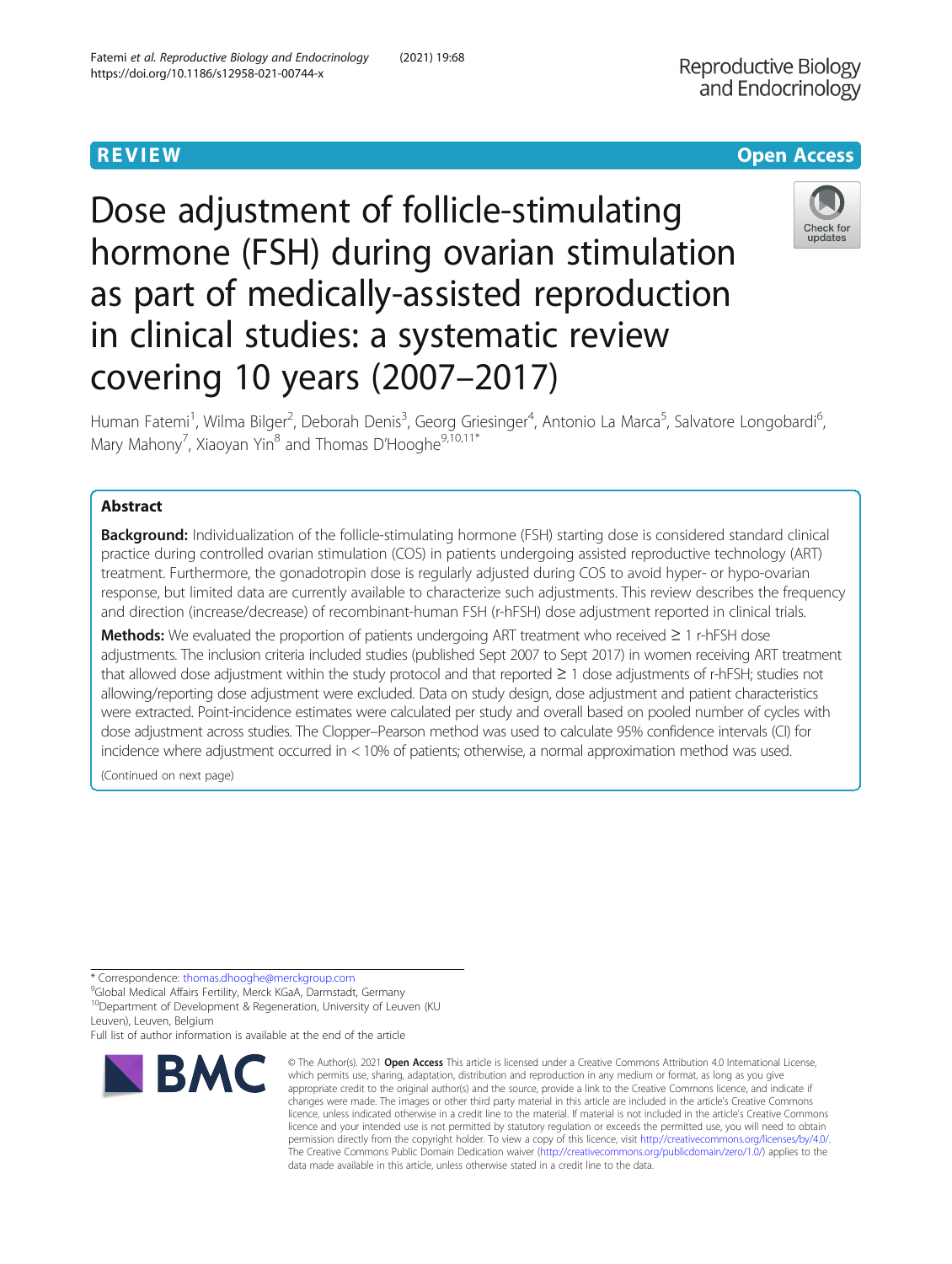# (Continued from previous page)

Results: Initially, 1409 publications were identified, of which 318 were excluded during initial screening and 1073 were excluded after full text review for not meeting the inclusion criteria. Eighteen studies (6630 cycles) reported dose adjustment: 5/18 studies (1359 cycles) reported data for an unspecified dose adjustment (direction not defined), in 10/18 studies (3952 cycles) dose increases were reported, and in 11/18 studies (5123 cycles) dose decreases were reported. The studies were performed in women with poor, normal and high response, with one study reporting in oocyte donors and one in obese women. The median day that dose adjustment was permitted was Day 6 after the start of treatment. The point estimates for incidence (95% CI) for unspecified dose adjustment, dose increases, and dose decreases were 45.3% (42.7, 48.0), 19.2% (18.0, 20.5), and 9.5% (8.7, 10.3), respectively.

**Conclusions:** This systematic review highlights that, in studies in which dose adjustment was allowed and reported, the estimated incidence of r-hFSH dose adjustments during ovarian stimulation was up to 45%.

Keywords: Follicle-stimulating hormone (FSH), FSH dose adjustment, Recombinant-human FSH, Follitropin, Controlled ovarian stimulation (COS), In vitro fertilization (IVF), Medically-assisted reproduction, Assisted reproductive technology (ART) treatment, Systematic review

# Background

There are many aspects of assisted reproductive technology (ART) treatment that can be individualized to optimize treatment outcomes, including controlled ovarian stimulation (COS), ovulation triggering and luteal phase support  $[1-3]$  $[1-3]$  $[1-3]$ . As with all medicallyassisted reproduction treatments, the approach to patient care should be individualized according to the characteristics of each patient and monitored to ensure that the response is optimized with respect to efficacy and safety [[4](#page-11-0)]. Evidence from routine care settings and randomized trials in which the individualized approach to reproductive medicine differs from a standardized approach may provide targeted evidence regarding the advantages or disadvantages of an individualized approach.

Individualization during COS can include the selection of down-regulation protocols (e.g. gonadotropin-releasing hormone [GnRH] agonist or antagonist), gonadotropin type, gonadotropin starting dose (with 100–225 IU generally considered the standard gonadotropin daily dose [[5,](#page-11-0) [6](#page-11-0)]), gonadotropin dose adjustment during ovarian stimulation, type of trigger of final oocyte maturation, and type and duration of luteal phase support [[7](#page-11-0)–[9\]](#page-11-0). It is important to distinguish that individualization of the gonadotropin dose may be implemented at two different time points: at the start of each new treatment cycle ('starting dose selection'), or during the course of ovarian stimulation within a given cycle ('dose adjustment during treatment/cycle') [\[8](#page-11-0),  $10-13$  $10-13$  $10-13$ ], even though it is unclear if this individualized approach is beneficial in terms of live birth rate according to the ESHRE guidelines for ovarian stimulation during ART treatment [[14\]](#page-12-0). Likewise, dose individualization in patients with expected and unexpected high ovarian response may decrease the risk of ovarian hyperstimulation syndrome (OHSS) and cycle cancellation.

#### Starting dose selection

Starting dose selection is usually based on patient characteristics and established biomarkers for treatment response, including AMH and AFC, Day 3 follicle-stimulating hormone (FSH), age, body weight, response to any previous ovarian stimulation cycle (ovulation induction [OI] gonadotropin and/or ART treatment) and any specific diagnoses relating to subfertility (including polycystic ovary syndrome [PCOS], amenorrhea, thyroid stimulating hormone levels and conditions of the Fallopian tubes)  $[14–19]$  $[14–19]$  $[14–19]$  $[14–19]$ . Tailoring the FSH starting dose to the individual patient is considered to be standard clinical practice by some healthcare professionals, and a nomogram has been developed based on age, AMH and AFC to help clinicians calculate daily FSH starting doses [[18\]](#page-12-0).

Patients with reduced ovarian response after ovarian stimulation for ART can be categorized according to the POSEIDON criteria, based on age and expected euploidy rate, ovarian biomarkers (antral follicle count [AFC] and anti-Müllerian hormone [AMH]), and ovarian response if a previous stimulation has been performed [[20\]](#page-12-0). Individualizing the gonadotropin dose according to whether a patient has expected low ovarian response (POSEI-DON Groups 3 and 4; AFC  $<$  5, AMH  $<$  1.2 ng/ml) or unexpected low ovarian response (POSEIDON Groups 1 and 2; AFC  $\geq$  5, AMH  $\geq$  1.2 ng/ml) may mitigate against the risk of poor ovarian response (POR) and/or cycle cancellation [\[7](#page-11-0)–[9](#page-11-0), [21\]](#page-12-0). Cycle cancellation and/or the retrieval of no or very few viable oocytes owing to poor ovarian response may necessitate further COS cycles or discontinuation of the in vitro fertilization (IVF) procedure, which increases both the financial and emotional burden on patients [[13\]](#page-11-0) as well as time to live birth. However, based on the current evidence, the ESHRE guideline on ovarian stimulation was unclear whether a higher gonadotropin dose (> 150 IU) was recommended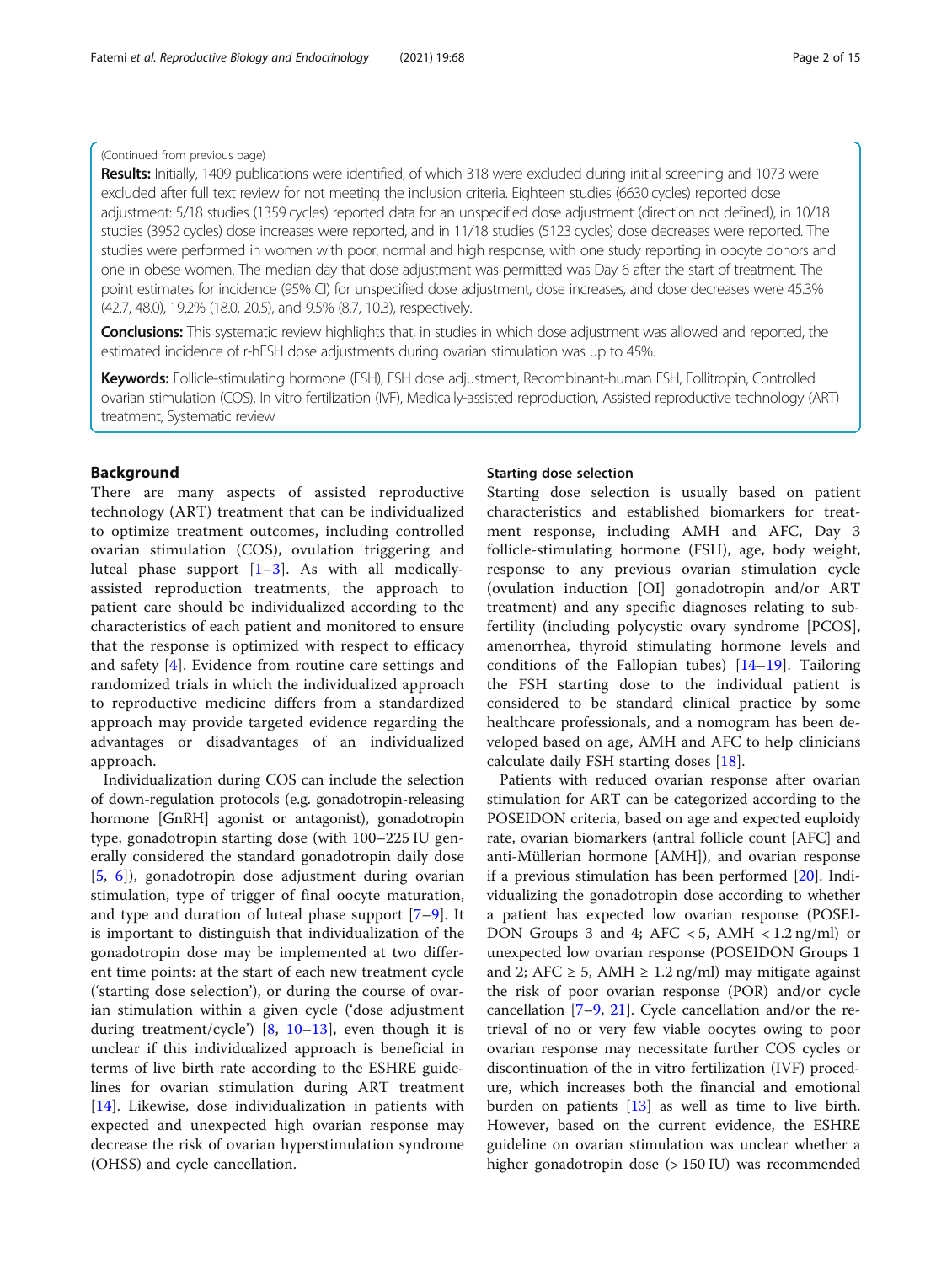for patients with predicted poor response, and a dose higher than 300 IU was not recommended for this patient group [[14\]](#page-12-0). In addition, some studies suggest that higher gonadotropin doses during COS may be detrimental [[22](#page-12-0)–[25\]](#page-12-0).

Excessive ovarian response to COS may also result in increased rates of cycle cancellation as well as an increased risk of OHSS [[26](#page-12-0)]. There is significant evidence that, in patients predicted to have a hyper-response to FSH, decreasing the FSH starting dose may reduce the risk of OHSS [\[26\]](#page-12-0). In a recent study, women with a predicted hyper-response ( $AFC > 15$ ) were randomized to an FSH daily dose of 100 IU ( $n = 255$ ) or 150 IU ( $n = 266$ ). There were no relevant differences in live birth rates between the groups, but the lower FSH dose was associated with a reduced incidence of mild and moderate OHSS, with no impact on severe OHSS [[27](#page-12-0)]. Similarly, according to a pooled data analysis from four studies [\[28\]](#page-12-0), live birth rates were similar in patients receiving adjustment of gonadotropin starting dose and those receiving standard starting dosing (OR 1.04 [95% CI 0.88, 1.23]) but a reduction in the incidence of moderate to severe OHSS (OR 0.58; 95% CI 0.34 to 1.00) was observed, suggesting a safety benefit.

### Dose adjustment during treatment

There is good evidence that practitioners regularly adjust the gonadotropin dose during ovarian stimulation: dose adjustment was reported in up to 41% of cycles according to an analysis of routine clinical practice in the USA [[29\]](#page-12-0), probably because clinicians consider that adjusting the dose during COS represents individualized care to improve efficacy and safety during ART treatment.

Dose adjustment during treatment is usually based on ovarian response, measured by ultrasound assessment of follicular development and hormonal monitoring [\[14](#page-12-0)], with the aim of avoiding hypo- or hyper-ovarian responses, thereby optimizing outcome and safety and potentially also the endocrine profile, oocyte quality and endometrial receptivity. Doses for the majority of FSH preparations, including follitropin alfa and follitropin beta, can be adjusted at the start as well as during a treatment cycle. For example, for the reference recombinant follitropin alfa, a starting dose of 150–225 IU per day is indicated, with adjustment after 3–5 days of 75– 150 IU not to exceed 450 IU/day [[30\]](#page-12-0); and for the reference recombinant follitropin beta, a starting dose of 200 IU per day is recommended, with adjustment after  $\geq 7$ days of treatment, or after 6 days in patients with high response [[31](#page-12-0)]. However, dose adjustment during treatment of some preparations is restricted by galenic formulation or specific usage instructions [\[9](#page-11-0), [32\]](#page-12-0). Currently, dose adjustment with 12.5 IU increments are possible in specific formulations for follitropin alpha [\[33](#page-12-0)–[38](#page-12-0)]. Furthermore, there is increasing evidence suggesting the benefit of

devices that allow small dose changes for reducing the risk of OHSS [\[39](#page-12-0)–[41](#page-12-0)], although it needs to be confirmed whether using these devices would lead to improved clinical outcomes.

Dose adjustment may have particular benefits for specific patient groups. To maximize the ovarian potential, reduce the time to live birth and increase cumulative live birth rates, as many oocytes as possible need to be retrieved without putting the patient at risk for OHSS [[42](#page-12-0)–[44](#page-12-0)]. Patients with unexpected low ovarian response (Poseidon Groups 3 and 4) demonstrate an initial slow response to FSH stimulation in terms of estradiol levels and follicle growth  $[12]$ ; therefore, increasing the FSH dose during treatment in these patients may increase the number of oocytes retrieved. However, trials reporting dose adjustment in poor responders are usually designed to assess individualization of the starting dose based on pretreatment assessment (e.g., AMH or AFC) in patients with expected poor response, making it difficult to assess the benefit of dose adjustment only during treatment in unexpected poor responders.

In patients with an unexpected hyper-response to FSH, decreasing the FSH dose during treatment may reduce the occurrence of OHSS; with moderate-to-severe OHSS estimated to arise in 0.5 to 5.0% of IVF cycles [\[45,](#page-12-0) [46](#page-12-0)]. However, similar to unexpected poor responders, most trials that report dose adjustment in hyper responders are designed to assess individualization of the starting dose in patients with expected hyper response, making it difficult to evaluate dose adjustments during treatment in patients with unexpected hyper-responses.

#### Aims

Although dose adjustment was reported in up to 41% of cycles according to an analysis of routine clinical practice in the USA [\[29\]](#page-12-0), it is not known to what extent gonadotropin dose adjustment occur during the highly controlled research environment of a clinical trial. In some clinical trials, dose adjustment during ovarian stimulation may not be allowed, to reduce the variability of the intervention between patients. In other clinical trials, dose adjustment may be allowed, but the actual incidence of dose adjustment may not always be reported. The aim of this systematic review was to describe the frequency and direction (increase/decrease) of recombinant human (r-h) FSH dose adjustment reported in clinical trials that allowed dose adjustment within the study protocol, involving patients undergoing COS as part of IVF treatment.

# Methods

# Study protocol

The protocol used in this review is described below and has not been registered with any repositories. PubMed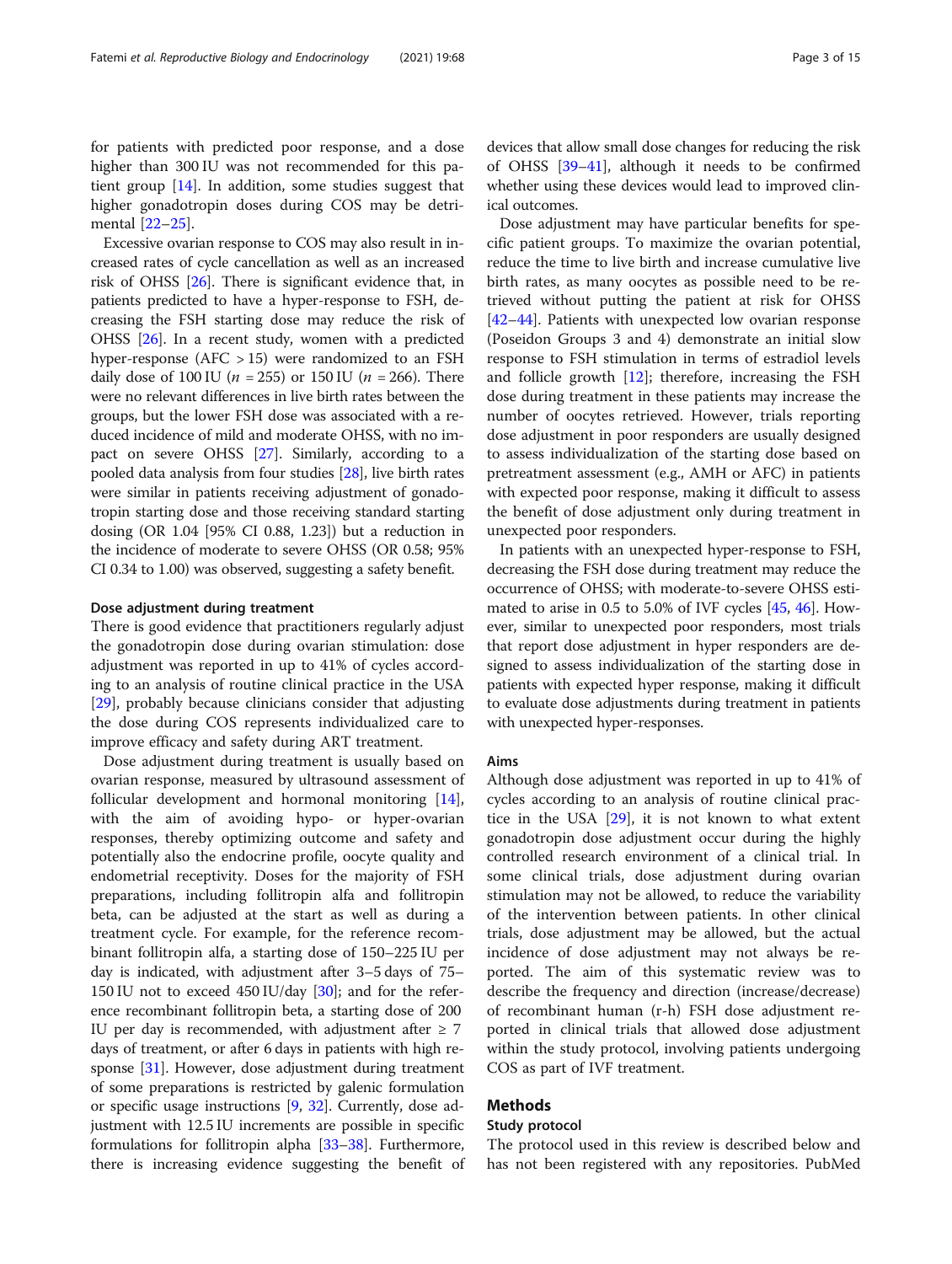# Literature search

The following search string was used: ((("follitropin alfa" OR "follitropin alpha" OR "follitropin beta" OR "follitropin delta" OR "follicle stimulating hormone" OR "follicle-stimulating hormone" OR FSH OR hfsh OR rhfsh OR rfsh OR "h-FSH" OR "rh-FSH" OR "r-hFSH" OR "r-h-FSH" OR "r-FSH" OR "u-FSH" OR ufsh OR "uh-FSH" OR "u-hFSH" OR "u-h-FSH" OR "gonal-f" OR gonal f OR gonal OR "SJ-0021" OR SJ0021 OR bemfola OR folia OR ovaleap OR XM17 OR "XM-17" OR follitropin OR corifollitropin OR rekovelle OR "FE-999049" OR FE999049 OR elonva OR "FSH-CTP" OR "ML-8962" OR ML8962 OR "ORG-36286" OR ORG36286 OR "SCH-900962" OR SCH900962 OR follistim OR puregon OR "ORG-32489" OR ORG32489 OR Bravelle OR "HP-FSH" OR "HP-uFSH" OR "HP-u-FSH" OR "HP-uhFSH" OR "HP-u-hFSH" OR "HP-uh-FSH" OR menotropin))) AND (("controlled ovarian stimulation" OR COS OR "controlled ovarian hyperstimulation" OR "ovarian stimulation" OR IVF OR "in vitro fertilization" OR "in vitro fertilisation" OR IUI OR "intrauterine insemination" OR "artificial insemination" OR ART OR "assisted reproductive" OR "assisted reproduction" OR "oocyte induction OR OI OR "oocyte retrieval") OR (Reproductive Techniques [MeSH Terms])).

# Study selection

The search was limited to a 10-year period (in order to reflect recent/current practice and to ensure that the number of articles to be screened was manageable) starting 6 Sept 2007, and filtered to include only studies written in English and conducted in humans. The inclusion criteria used to filter the results were: clinical trials (including prospective and retrospective studies) in women receiving ART treatment that allowed dose adjustment within the study protocol, with  $\geq 1$  dose adjustments of r-hFSH actually reported. Only studies that used r-hFSH were included in the data analysis (r-hFSH was selected in order to have a defined patient population; furthermore, evaluating all gonadotropins would have resulted in an unmanageable number of articles to screen); any comparator study arms using urinary FSH alone (i.e. without r-hFSH) were excluded. Only papers with primary reporting of results were included, whereby if data from a study were reported multiple times (i.e. secondary reporting), only the first publication reporting dose adjustment was included. The exclusion criteria used to filter the results were: congress abstracts; review articles; reports of studies that did not involve r-hFSH treatment; studies that did not allow gonadotropin dose adjustment by protocol, studies that did allow dose adjustment but where no data on dose adjustment were reported.

Abstracts were initially screened by AJ to remove studies that were explicitly unrelated to the study question or that did not meet the inclusion or exclusion criteria. After initial screening, the full text of remaining articles was obtained and screened by AJ, DD, SL, WB, MM and TDH to identify relevant publications. Any disagreement was resolved by discussion.

# Data collection

Data on study design, dose adjustment and patient characteristics were extracted during screening. The data extraction forms are included in Supplementary Table [1](#page-11-0). Dose adjustment frequency data were recorded overall and also according to the direction of dose adjustment (i.e. increases/decreases in dose; or 'unspecified' for those studies that did not define the direction of the dose adjustment) according to how they were reported in the identified publications. The risk of bias in individual studies and across studies was not assessed, as this was a scoping review [[47\]](#page-12-0) in which the outcome evaluated should not be affected by subjective bias as no analysis or comparison between groups was considered.

# Statistical analysis

Point estimates for incidences were reported per study and overall based on pooled number of cycles with dose adjustment across studies. The Clopper–Pearson method was used to calculate 95% confidence intervals (CI) for incidence where adjustment occurred in < 10% of patients; otherwise, a normal approximation method was used. Data were also analyzed according to the GnRH protocol (agonist vs antagonist).

# Results

# Study selection

A total of 1409 publications were initially identified by the search, of which 318 studies were excluded during initial screening due to the fact they did not meet the inclusion criteria. A further 1073 studies were excluded following full-text review, as either no data on dose adjustment were available in the required population or dose adjustment were reported in fixed dose studies that did not allow dose adjustment in their study design (i.e. where adjusting the dose resulted in a protocol deviation). Eighteen out of the 1409 publications searched reported dose adjustment and were eligible for review [[9,](#page-11-0) [40,](#page-12-0) [48](#page-12-0)–[63](#page-13-0)]. Full screening details are shown in Fig. [1.](#page-4-0)

# Study characteristics

In the 18 included studies, data were available for 6630 cycles. Five studies (1359 cycles) reported data for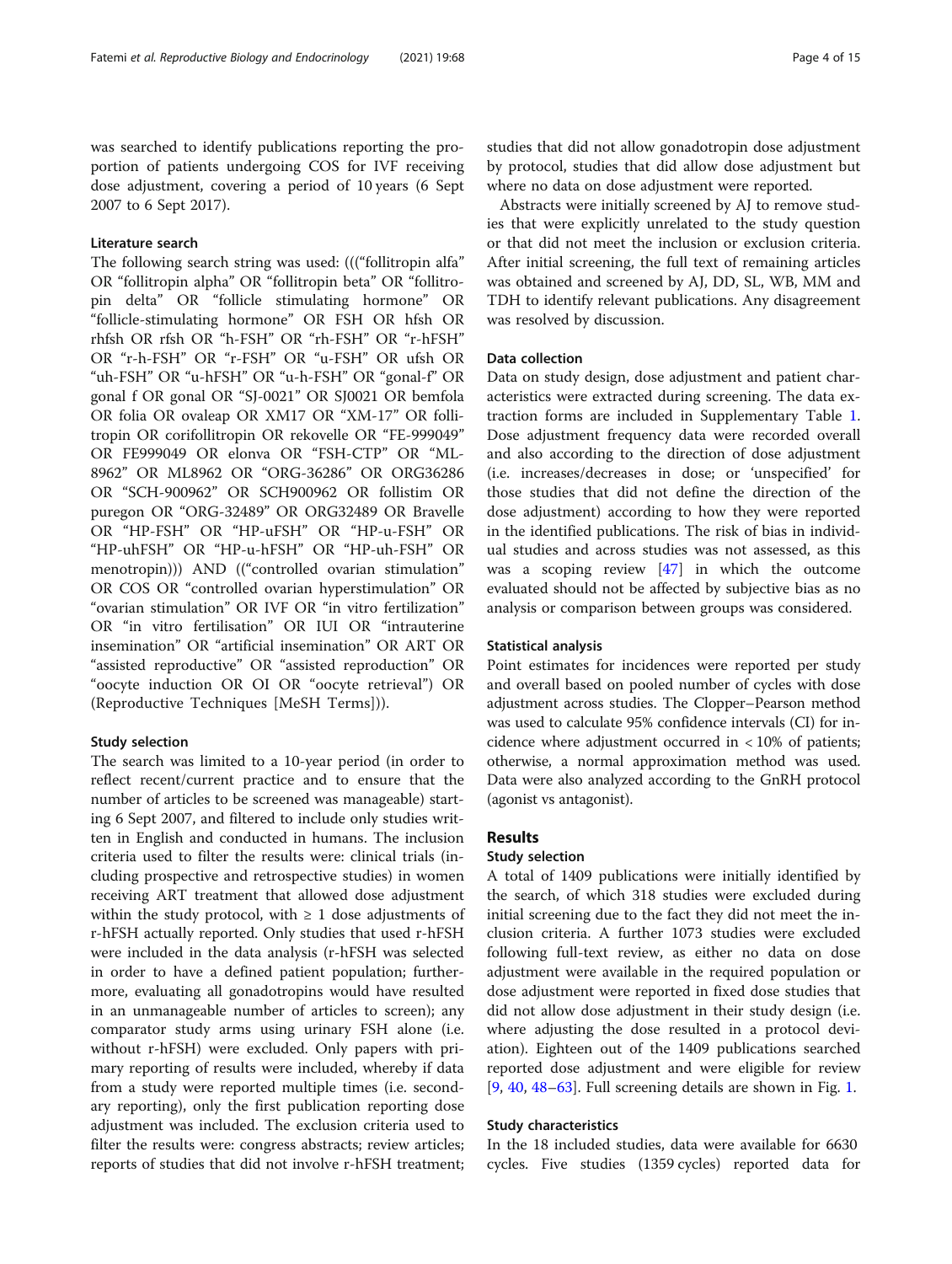<span id="page-4-0"></span>

unspecified dose adjustments (increases or decreases; direction not defined), 10 studies (3952 cycles) reported dose increases, 11 studies (5123 cycles) reported dose decreases, and eight studies (3813 cycles) reported both dose increases and decreases (Fig. [2](#page-5-0)). Seven studies (1994 cycles) used GnRH agonists, eight studies (2411 cycles) used GnRH antagonists, and three studies either did not specify or used both agonists and antagonists. Ten studies were randomized controlled trials (RCTs) and three studies were done for marketing authorization purposes [\[54](#page-13-0), [62](#page-13-0), [63](#page-13-0)]. The studies were performed in patients with a predicted poor  $(n = 2)$ , normal  $(n = 3)$  or high response  $(n = 6)$  (mean AFC [standard deviation (SD)] ranged from 5.3 [4.29] to 21.6 [12.0]; mean AMH [SD] ranged from 1.7 [2.06] to 27 [20]; Supplementary Table [1\)](#page-11-0), with 7 studies not reporting AFC/AMH data to determine the predicted response. Two studies reported in non-standard populations (1 in oocyte donors [[59](#page-13-0)] and 1 in obese women [[52\]](#page-13-0) [mean body mass index  $(BMI)$  (SD) 34.3 (3.6) kg/m<sup>2</sup>]). The median day that dose adjustment was permitted was on Day 6 after the start of treatment. 13 studies were conducted in Europe, two studies were international (Europe, USA, Canada, Brazil and Russia), one study was conducted in Brazil, one in the USA and one in Australia. Baseline patient characteristics, including age, BMI, AMH, AFC and serum FSH are summarized in Supplementary Table [2.](#page-11-0)

In the 18 studies, GONAL-f® (follitropin alfa, r-hFSH; Merck KGaA, Darmstadt, Germany) was the most frequently used FSH, followed by Puregon® (follitropin-b, r-hFSH, Merck Sharp & Dohme B. V, The Netherlands), being used in 13 and 6 studies, respectively, with some studies using both treatments. Two studies used biosimilars: one study used Bemfola® (follitropin alfa, Gedeon Richter Plc, Hungary) and one study used Ovaleap® (follitropin alfa, Theramex Ireland Limited, Ireland). The types of FSH used for treatment and any pre-treatment biomarkers measured are summarized in Supplementary Table [3.](#page-11-0)

# Incidence of dose adjustment

Overall, the pooled point estimates for incidence (95% CI) for unspecified dose adjustment, dose increases, and dose decreases were 45.3% (42.7, 48.0), 19.2% (18.0, 20.5), and 9.5% (8.7, 10.3), respectively (Fig. [3\)](#page-6-0).

When data were analyzed according to the GnRH protocol used, dose adjustment was more frequent with GnRH agonists than GnRH antagonists. The respective point estimates for incidence (95% CI) for unspecified dose adjustment, dose increases, and dose decreases were 58.6% (54.3, 63.0), 47.2% (44.0, 50.5), and 12.9% (11.0, 14.7) for GnRH agonists, and 39.5% (36.4, 42.6), 11.5% (8.0, 15.0), and 7.4% (5.9, 9.0) for GnRH antagonists (Fig. [4](#page-7-0)).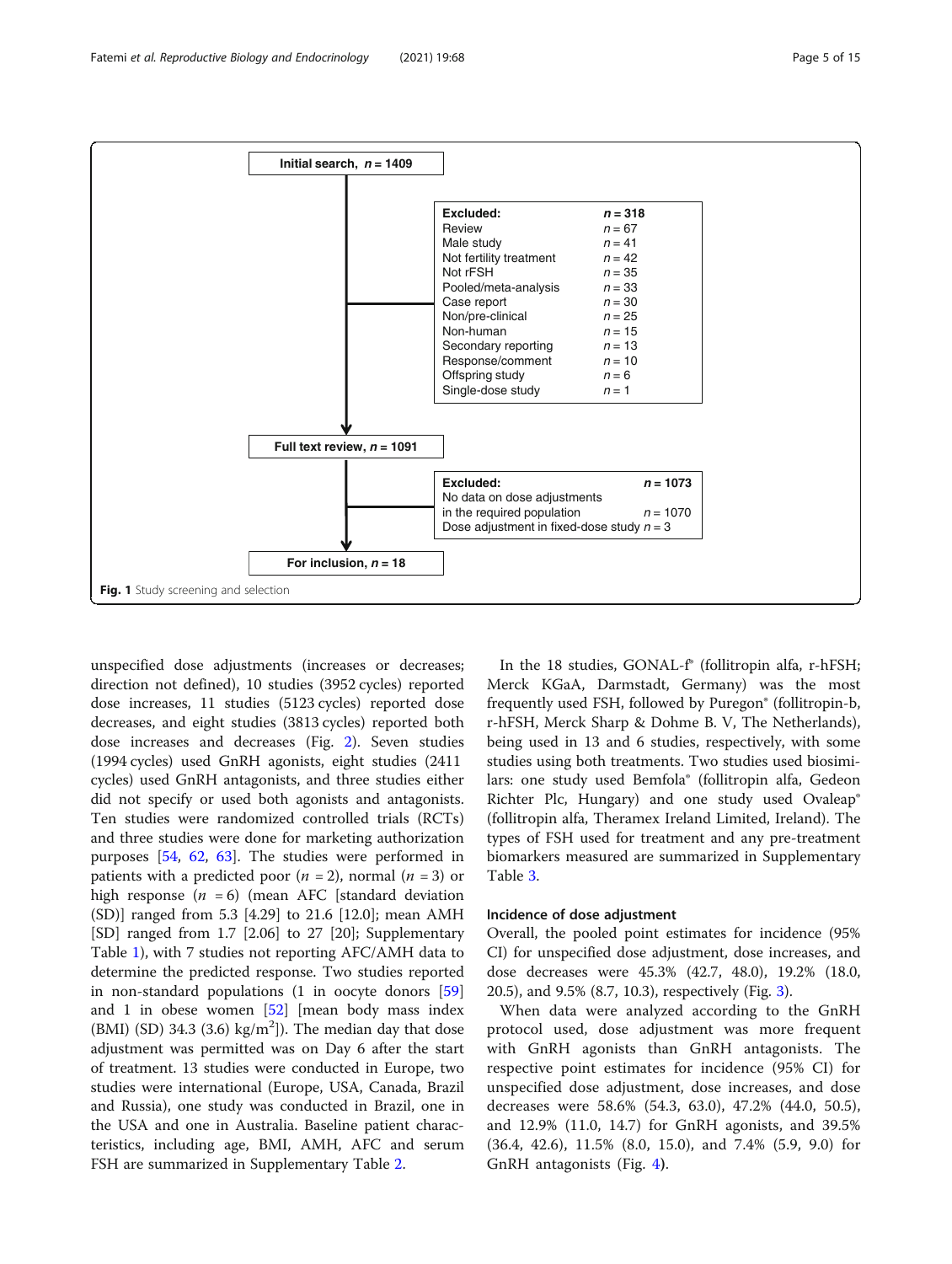<span id="page-5-0"></span>

When looking at individual studies rather than pooled data, the lowest and highest point estimates for incidence (95% CI) in an individual study were 26.8% (13.3, 40.4) and 72.7% (64.0, 81.5), respectively, for an unspecified dose adjustment; 3.0% (0.8, 5.3) and 58.5% (45.2, 71.8), respectively, for dose increases; and 1.9% (−1.8, 5.5) and 53.4% (47.0, 59.8), respectively, for dose decreases. Point estimates for individual studies are shown in Table [1.](#page-8-0)

# **Discussion**

In clinical trials in women receiving ART treatment that allowed dose adjustment within the study protocol, gonadotropin dose adjustment during treatment was reported in 45% of cycles evaluated (direction unspecified), with dose increases reported more frequently than dose

decreases (19% vs 10%, respectively). These results highlight that dose adjustment, when allowed according to study protocol, are used in published clinical trials of patients receiving ART treatment. It can be postulated that these dose adjustments occurred where healthcare professionals thought modification of the starting dose during treatment would result in improved outcomes. For example, in patients with unexpected poor ovarian response, increasing the gonadotropin dose may improve reproductive outcomes (by optimizing the number and quality of oocytes, resulting in good quality embryos) and reduce risks (such as reduced cycle cancellation rates), whereas in patients with unexpected hyper ovarian response, decreasing the gonadotropin dose may reduce the risk of OHSS.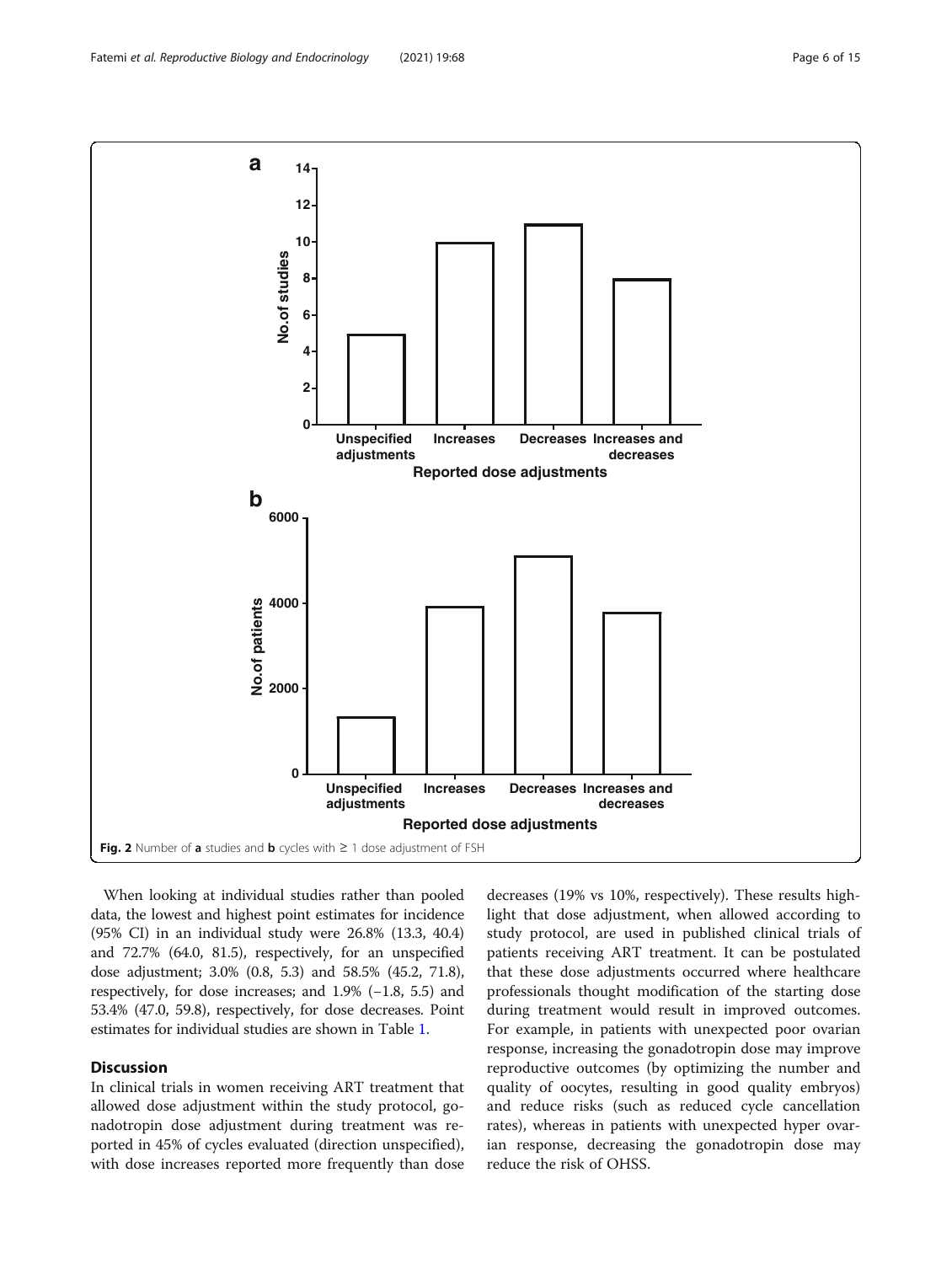<span id="page-6-0"></span>

As only two studies in our systematic review reported dose adjustment in patients with predicted poor response (compared with three studies in patients with normal response, six studies in patients with hyperresponse and seven studies of unknown response levels [AFC/AMH data not reported]), it could be postulated that the higher frequency of dose increases compared with dose decreases observed in our study were in patients with unexpected poor or insufficient response to ovarian stimulation. However, it is unclear whether dose adjustment during stimulation cycles per se or the final total dose of gonadotropin resulting from dose adjustment during ovarian stimulation affects the clinical and OHSS outcomes. The studies included in our systematic review were not specifically selected for the clinical outcomes; consequently, only three reported direct comparisons of outcomes in the constant dose versus the dose adjustment groups [[9,](#page-11-0) [40](#page-12-0), [59](#page-13-0)]. Of these studies, total dose was only reported in one study [\[9](#page-11-0)], but the results of this study have been challenged [\[3](#page-11-0), [64,](#page-13-0) [65](#page-13-0)] as both treatment arms not only differed with respect to dose adjustment during ovarian stimulation, but also were different in the type of FSH preparation used, and in calculation and choice of FSH starting dose. Of the studies on which the ESHRE Guidelines on dose adjustment were based, only two reported the total dose [[66,](#page-13-0) [67](#page-13-0)], and the total dose reflected the direction of adjustment (i.e., lower total dose when the dose was reduced  $[66]$  $[66]$  $[66]$ and higher total dose when the dose was increased during ovarian stimulation  $[67]$  $[67]$ , as can be expected). Therefore, additional studies are required to assess whether total dose or dose adjustment or both are important in affecting safety (OHSS risk) and efficacy (cycle cancellation risk and reproductive outcomes per started cycle).

Overall, of the 18 studies included in the systematic review, different GnRH analogs were used: eight used a long agonist, eight used an antagonist, one used a mixture and one was not specified. When the three studies in which direct comparisons of outcomes in the dose adjustment and constant dose groups were reported, one used an agonist (dose increases and decreases) [[59\]](#page-13-0), one used an antagonist (dose adjustment unspecified) [\[9](#page-11-0)] and one used agonist/antagonist (dose increases) [\[68\]](#page-13-0). A subanalysis examining dose adjustment according to the GnRH protocol used revealed that unspecified dose adjustment was more common in patients receiving a GnRH agonist than antagonist, being reported in approximately 59% versus 40% of cycles, respectively. Dose increases were also more frequent with GnRH agonists than antagonists (47% vs 12%, respectively), as were dose decreases (13% vs 7%, respectively). GnRH antagonists competitively bind to the GnRH receptor, causing immediate and rapid gonadotrophin suppression, and their onset of action is significantly faster than that of GnRH agonists, which in contrast suppress gonadotrophin release by desensitizing the pituitary receptors [[69,](#page-13-0) [70](#page-13-0)]. In addition, GnRH antagonist suppression of gonadotropin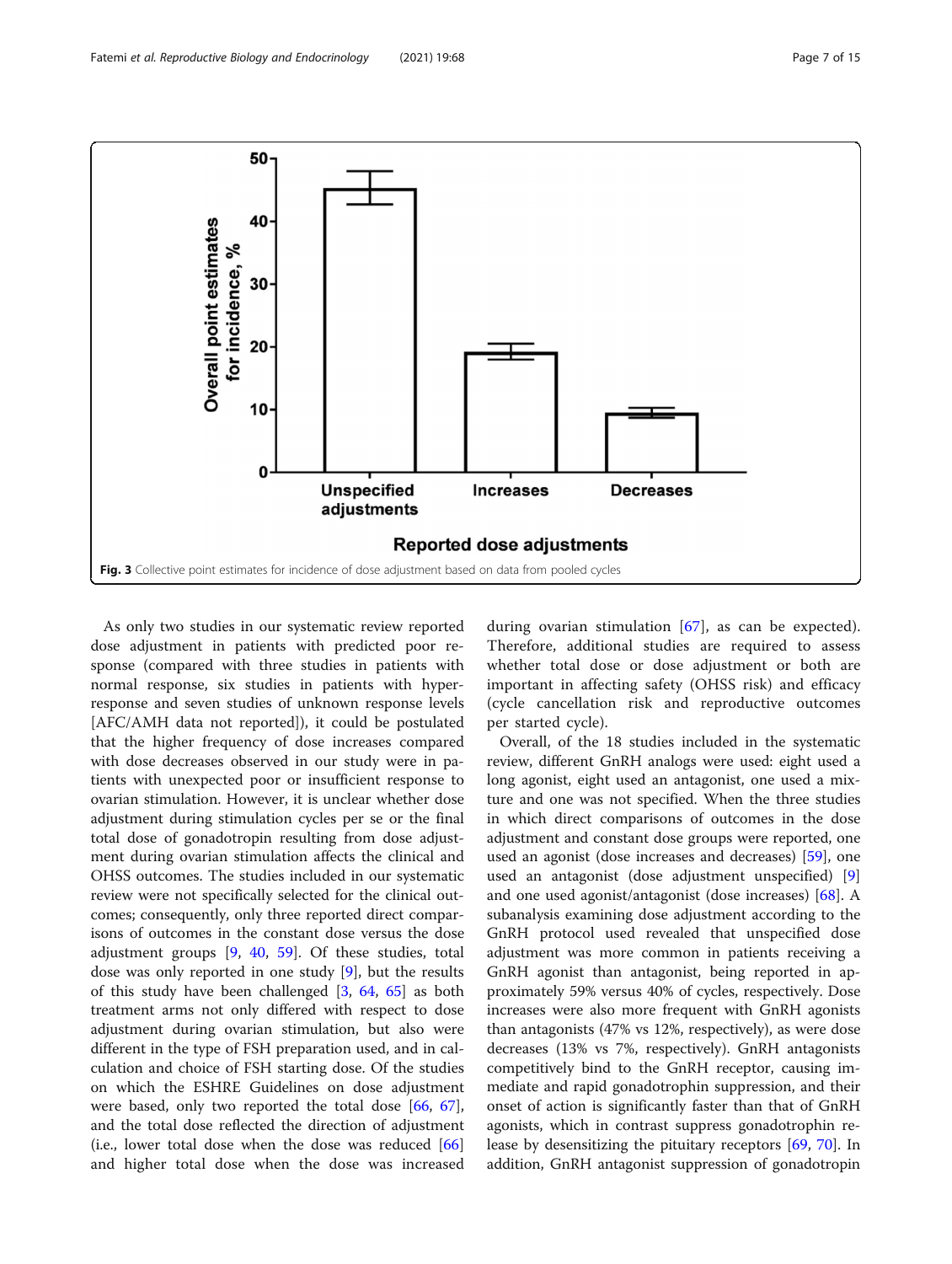<span id="page-7-0"></span>

secretion is rapidly reversible [[71](#page-13-0)]. As a result, GnRH antagonist treatment is associated with a shorter duration of ovarian stimulation than with a GnRH agonist, as well as lower OHSS rates [\[72](#page-13-0)–[75\]](#page-13-0). In a Cochrane review of 73 RCTs, Al-Inany et al. reported that antagonists were associated with a lower incidence of OHSS (odds ratio [OR] 0.61 [95% CI 0.51, 0.72]) and cycle cancellation due to a high OHSS risk (OR 0.47 [95% CI 0.32, 0.69]) compared with agonists [[76\]](#page-13-0). Physicians may therefore be more likely to adjust the FSH dose in those patients receiving a GnRH agonist compared with a

GnRH antagonist, in order to reduce the OHSS risk, which is supported by the findings of this systematic review. Of the included studies, 16 used hCG triggering, one used an agonist trigger (antagonist down-regulation from Day 6) [\[9](#page-11-0)] and one used hCG/agonist trigger (in antagonist cycles with > 20 follicles; long down regulation flare cycle agonist/antagonist conversion with estrogen priming or antagonist, according to local practice) [[68\]](#page-13-0)) (data not shown). The GnRH agonist protocol, which is also associated with an increased risk of OHSS when compared to a GnRH antagonist protocol [\[77](#page-13-0)],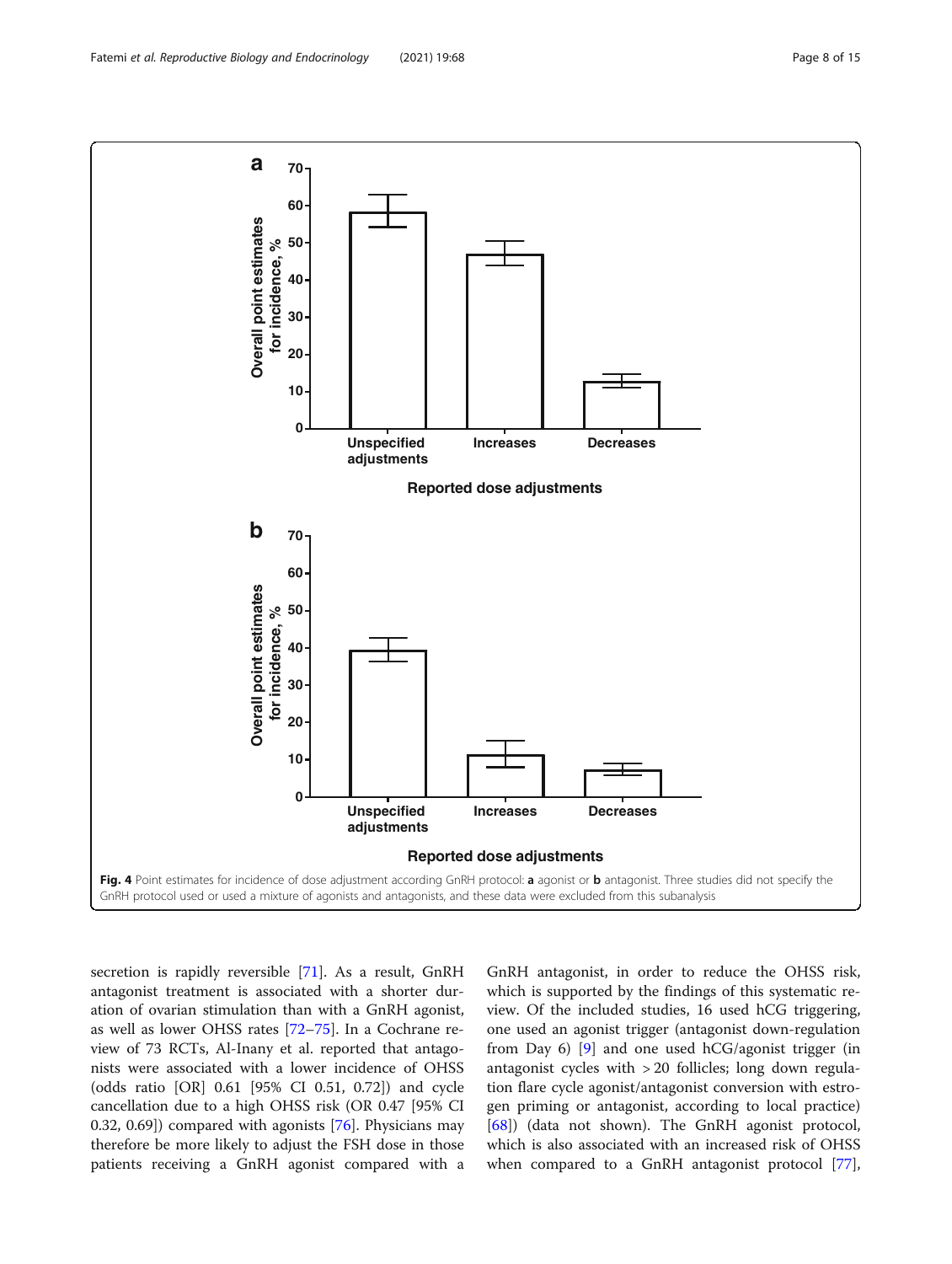| Study                          | Study arm <sup>a</sup>             | Unspecified dose adjustment<br>(direction not specified), point<br>estimate (%) for incidence (95% CI) | Dose increase, point<br>estimate (%) for<br>incidence (95% CI) | Dose decrease, point<br>estimate (%) for<br>incidence (95% CI) |
|--------------------------------|------------------------------------|--------------------------------------------------------------------------------------------------------|----------------------------------------------------------------|----------------------------------------------------------------|
| Allegra 2017 [48]              | Control $(N = 99)$                 | 72.7 (64.0, 81.5)                                                                                      |                                                                |                                                                |
|                                | Nomogram <sup>b</sup> ( $N = 92$ ) | 60.9 (50.9, 70.8)                                                                                      |                                                                |                                                                |
| Buhler 2014 [49]               | $(N = 2074)$                       |                                                                                                        | $4.8$ $(3.9, 5.7)$                                             | 3.7(2.9, 4.5)                                                  |
| <b>Magnusson 2017</b> [58]     | $AMH (N = 152)$                    | 54.6 (46.7, 62.5)                                                                                      |                                                                |                                                                |
|                                | Non-AMH $(N = 155)$                | 52.3 (44.4, 60.1)                                                                                      |                                                                |                                                                |
| Espinós 2017 $^{\circ}$ [52]   | $(N = 41)$                         | 26.8 (13.3, 40.4)                                                                                      |                                                                |                                                                |
| Nyboe Andersen 2017 [9]        | r-hFSH $(N = 661)$                 | 36.8 (33.1, 40.4)                                                                                      |                                                                |                                                                |
| Rettenbacher 2015 [62]         | Bemfola $(N = 220)$                |                                                                                                        |                                                                | 17.3 (12.3, 22.3)                                              |
|                                | GONAL- $f(N = 113)$                |                                                                                                        |                                                                | 14.2 (7.7, 20.6)                                               |
| Strowitzki 2016 [63]           | Ovaleap $(N = 153)$                |                                                                                                        | 35.9 (28.3, 43.6)                                              | 15.0 (9.4, 20.7)                                               |
|                                | GONAL-f $(N = 146)$                |                                                                                                        | 43.2 (35.1, 51.2)                                              | 15.1 (9.3, 20.9)                                               |
| Devroey 2012 [50]              | $r-hFSH (N = 375)$                 |                                                                                                        | 24.8 (20.4, 29.2)                                              | $2.1$ (0.7, 3.6)                                               |
| Durnerin 2008 [51]             | Control $(N = 49)$                 |                                                                                                        | 55.1 (41.2, 69.0)                                              | $2.0$ (-1.9, 6.0)                                              |
|                                | r-hLH pretreat $(N = 53)$          |                                                                                                        | 54.7 (41.3, 68.1)                                              | $3.8(-1.4, 8.9)$                                               |
| <b>Esteves 2009 [53]</b>       | $r-hFSH (N = 236)$                 |                                                                                                        |                                                                | 53.4 (47.0, 59.8)                                              |
| Devroey 2009 [54]              | r-hFSH $(N = 750)$                 |                                                                                                        |                                                                | 8.4 (6.4, 10.4%)                                               |
| Freiesleben 2008 [55]          | $r-hFSH (N = 159)$                 | 44.0 (36.3, 51.7)                                                                                      |                                                                |                                                                |
| Kyrou 2009 [56]                | r-hFSH $(N = 230)$                 |                                                                                                        | $3.0$ (0.8, 5.3)                                               | $7.0$ $(3.7, 10.2)$                                            |
| Lossl 2008 [57]                | Androgen priming $(N = 53)$        |                                                                                                        | 58.5 (45.2, 71.8)                                              | $1.9$ ( $-1.8$ , 5.5)                                          |
|                                | Control ( $N = 50$ )               |                                                                                                        | 52.0 (38.2, 65.8)                                              | $2.0$ (-1.9, 5.9)                                              |
| Nakhuda 2010 <sup>d</sup> [59] | $(N = 104)$                        |                                                                                                        | $10.6$ (4.7, 16.5)                                             | 35.6 (26.4, 44.8)                                              |
| Nyboe Andersen 2008 [60]       | r-hFSH $(N = 261)$                 |                                                                                                        | 51.7 (45.7, 57.8)                                              | $11.5$ (7.6, 15.4)                                             |
|                                | r-hFSH + r-hLH $(N = 265)$         |                                                                                                        | 48.7 (42.7, 54.7)                                              | 11.3(7.5, 15.1)                                                |
| Requena 2010 [61]              | r-hFSH + HP-hMG ( $N = 46$ )       |                                                                                                        | 32.6 (19.1, 46.2)                                              |                                                                |
|                                | r-hFSH $(N = 46)$                  |                                                                                                        | 32.6 (19.1, 46.2)                                              |                                                                |
| Yovich 2012 [40]               | FSH dose < 100 IU ( $N = 47$ )     |                                                                                                        | 53.2 (38.9, 67.5)                                              | $\overline{\phantom{0}}$                                       |

<span id="page-8-0"></span>Table 1 Point estimates for incidence of unspecified dose adjustment, dose increase and dose decrease for individual studies included in the systematic review

AMH anti-Müllerian hormone, FSH follicle stimulating hormone, r-hFSH recombinant-human follicle stimulating hormone, r-hLH recombinant-human luteinizing hormone, HP-hMG highly purified human menopausal gonadotropin

<sup>a</sup>Only study arms using recombinant FSH were included in the data analysis; <sup>b</sup>FSH starting dose set using a nomogram based on age, serum Day 3 FSH and AMH;<br><sup>CStudy in obese women: <sup>d</sup>Study in oporte donors</sup> Study in obese women; <sup>d</sup>Study in oocyte donors

cannot be used in conjunction with a GnRH agonist trigger. Furthermore, dose increases were reported more frequently than dose decreases in patients receiving GnRH agonists (47% vs 13%) and GnRH antagonists (12% vs 7%), in-line with the overall population, suggesting that more patients may have had unexpected poor or insufficient responses, resulting in physicians acting to increase the FSH dose in these patients.

Dose adjustment during treatment has been observed in an analysis of a routine care setting from a large US insurance database [[29\]](#page-12-0). This analysis reported the occurrence of dose adjustment of r-hFSH and the characteristics of patients receiving r-hFSH for COS as part of IVF between July 2009 and December 2016. In this

analysis, 41% of 13,823 cycles from 23,582 patients undergoing IVF included  $\geq 1$  dose adjustments, with a greater proportion receiving dose decreases than dose increases (63 vs 57% of cycles). Patients who received dose adjustment were older, had a higher AFC and AMH, and a lower Day 3 FSH compared with those who did not receive a dose adjustment. Patients who received a dose adjustment were also more likely to have a diagnosis of diminished ovarian reserve and PCOS than those who received a fixed dose.

A lower proportion of patients received a dose adjustment in our review of clinical trials compared with the analysis of routine clinical practice in the USA [[29](#page-12-0)] (with unspecified dose adjustments, increases and decreases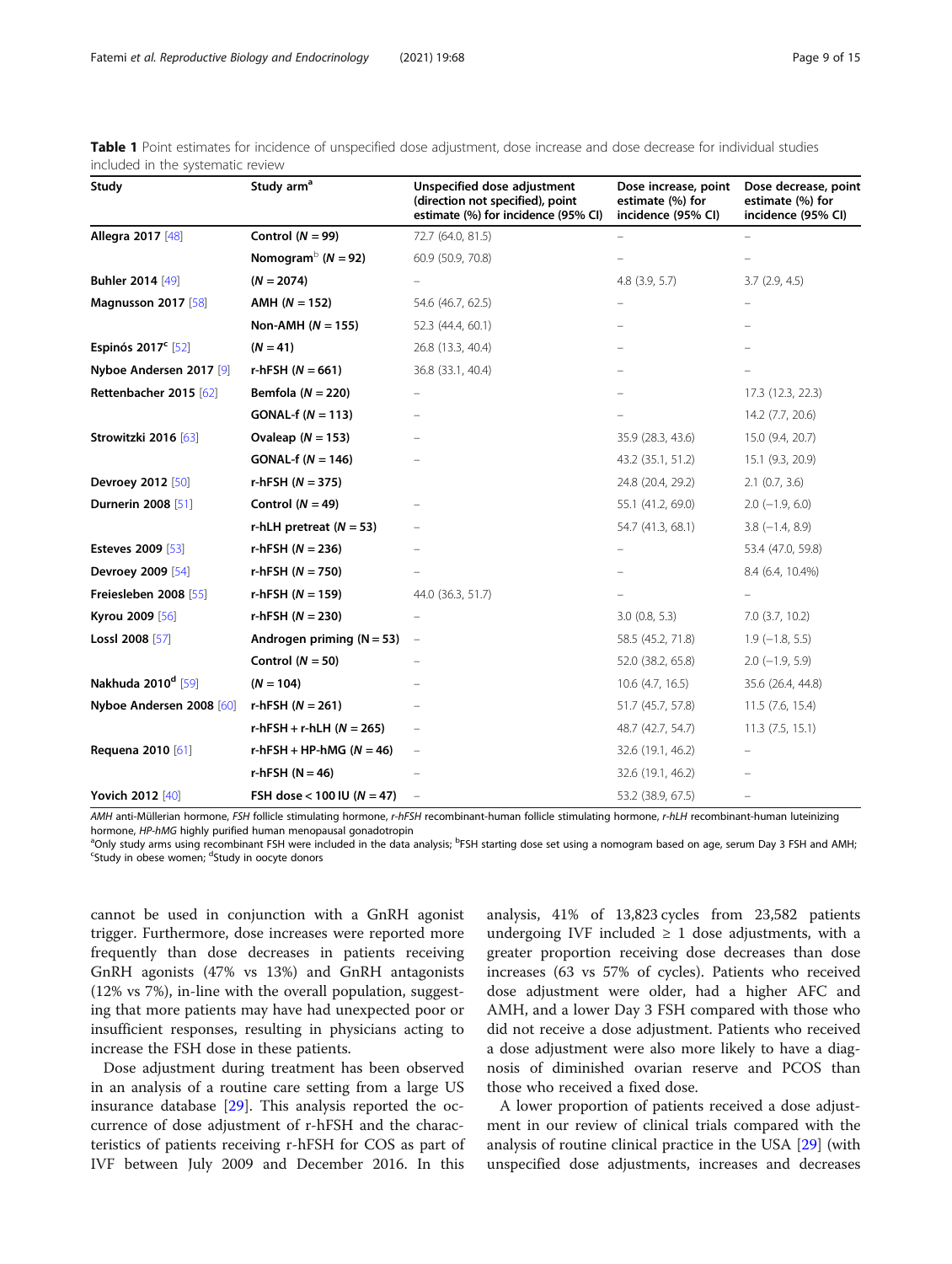reported in 45, 19, and 10% of cycles in our study vs 41, 57, and 63%, respectively, in the US study). This is not surprising as more than half of the studies (10/18) our review identified were RCTs, which have highly selected patient populations based on their inclusion and exclusion criteria (for example, none of the RCTs identified in our review comprised patients with predicted poor response based on their AFC/AMH levels, whereas 10 to 20% of patients undergoing IVF are reported to have poor ovarian responses [[78](#page-13-0)]); accordingly it can be anticipated that dose adjustment is more controlled and less freely available to physicians participating in RCTs compared with the routine care setting in the USA. Furthermore, the majority of studies included in our systematic review were from Europe (> 70%), likely resulting in differences in clinical practices between our study and the US analysis [[29\]](#page-12-0).

Although the ovarian response markers used to evaluate the need for dose adjustment during treatment were not assessed in this analysis, dose adjustment during ovarian stimulation is usually based on ovarian response measured by ultrasound and/or hormonal monitoring. Estradiol levels and follicular size, as measured by ultrasound, are directly linked to progesterone production, with progesterone rise associated with a negative effect on pregnancy rates [[79\]](#page-13-0). Adapting the stimulation dose during the late follicular phase according to the patient's response is sufficient to prevent this progesterone increase, as demonstrated by Lawrenz et al. [\[80](#page-13-0)] in a combined post-hoc analysis of the ENGAGE and PURSUE trials. In a subgroup analysis comparing the occurrence of premature progesterone rise in the women treated corifollitropin alfa with or without daily rFSH after Day 8, there was a significant increase in premature progestin rise in those with additional rFSH compared with those without (20.8% vs 5.4%;  $p < 0.001$ ), confirming that enhanced FSH stimulation towards the end of the follicular phase was responsible for the premature progestin rise [[80\]](#page-13-0). However, the ESHRE guidelines suggest that the addition of estradiol to ultrasound testing during ovarian stimulation does not appear to increase the probability of pregnancy or the number of oocytes retrieved, or to decrease the probability of OHSS compared with ultrasound alone  $[14]$  $[14]$  $[14]$ . It is important to note, however, that this recommendation was labeled by ESHRE as 'conditional' ('probably recommend'), for which ESHRE suggests that clinicians should recognize that different choices will be appropriate for individual patients, as opposed to recommendations labeled as 'strong' ('recommend'), for which ESHRE suggests most individuals should receive the intervention. Furthermore, this guidance was based on the Cochrane review by Kwan et al. [\[81](#page-13-0)], and there is a major concern over the validity of this recommendation for OHSS risk management: only 781 women from 6 studies were included for analysis with  $\sim$  4% OHSS rate, a point that Kwan et al. acknowledge, along with the need for a confirmatory large well-designed RCT. The addition of estradiol to ultrasound monitoring may be beneficial as precautionary good clinical practice and as a confirmatory test in women at high risk of OHSS [[81\]](#page-13-0), and it is common practice in many countries/regions to have routine monitoring with frequent ultrasound and/or estradiol measurements in women at high risk of OHSS [[26](#page-12-0), [82\]](#page-13-0). Furthermore, despite the conditional recommendation by ESHRE that an inclusion of an extended hormonal panel (estradiol, progesterone and luteinizing hormone [LH]) measures to ultrasound testing during ovarian stimulation does not appear to increase the probability of pregnancy or to decrease the probability of OHSS or cycle cancellation for high responders [[14](#page-12-0)], this was based on studies with a small sample size which reported only a few cases of OHSS [[83,](#page-13-0) [84](#page-13-0)]. Accordingly, a proviso that "the decision on timing of triggering in relation to follicle size is multi-factorial, taking into account the size of the growing follicle cohort, the hormonal data on the day of pursued trigger … …" was stipulated in the guidelines [[14\]](#page-12-0).

Few clinical trials have compared the effects of FSH dose adjustment during a treatment cycle with a fixed starting FSH dose; therefore, the actual effect of these dose adjustments on outcomes have not been fully investigated and cannot be determined from the data obtained by this systematic review. In a small RCT in patients with expected poor response, Klinkert et al. (2005) compared standard 150 IU rFSH dose  $(n = 26)$ ; 150 IU with the possibility of the dose being increased to 300 IU during treatment) with 300 IU rFSH dose (n = 26; 300 IU fixed dose). Nine patients (35%) in the standard rFSH (150 IU) group received dose adjustments due to an insufficient response, resulting in the dose being increased to 300 IU, but no improvement in ovarian responses were reported in these patients [\[85](#page-13-0)]. However, this was a small study and was not designed to assess dose adjustments during treatment, but rather to evaluate standard starting dose (150 IU) versus higher (300 IU) starting doses; therefore, it is impossible to draw conclusions concerning dose adjustments from this study. Previous studies assessing dose adjustment of human menopausal gonadotropin (hMG, containing FSH and LH activity) in patients with poor ovarian response [[66\]](#page-13-0) and in unselected patients [\[23,](#page-12-0) [86\]](#page-13-0) have shown noninferiority in terms of pregnancy rates compared with fixed hMG dose, suggesting limited benefit in adjusting the hMG dose during treatment. Based on this evidence, the ESHRE guidelines for ovarian stimulation for IVF/ ICSI states that adjustment (increase or decrease) of the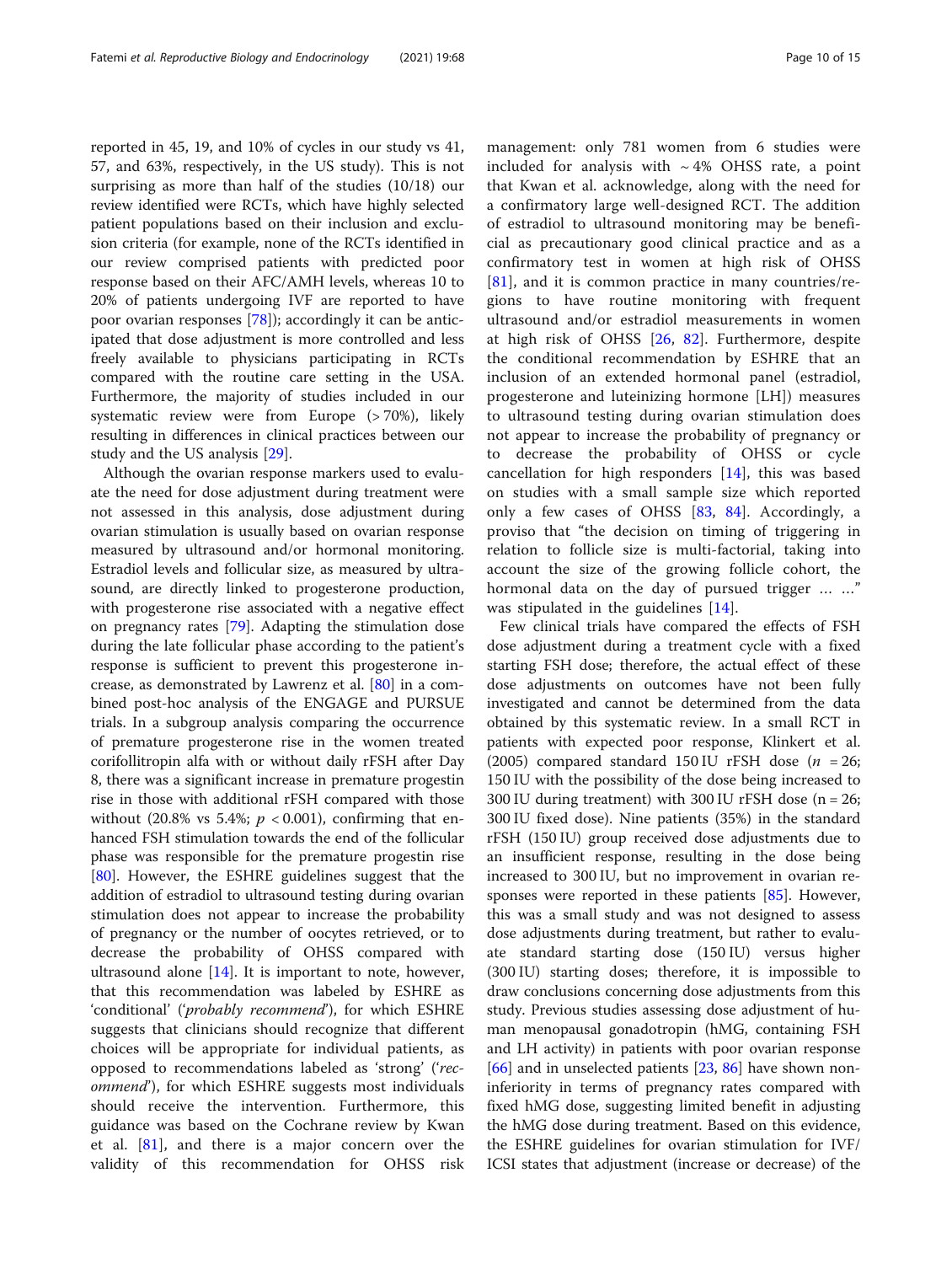gonadotropin dose in the mid-stimulation phase during ovarian stimulation is probably not recommended [\[14](#page-12-0)]. However, the recommendations based on such studies can be confounding, as evidence only indicates that there is no difference in assessed efficacy outcomes and does not consider additional relevant outcomes and risks that are relevant to patients (cycle cancellation, OHSS), costs or patient preferences. Indeed, in the studies on which these guidelines were based, no differences were reported for clinical outcomes (e.g., embryo number [[23](#page-12-0), [66,](#page-13-0) [67,](#page-13-0) [86\]](#page-13-0), clinical pregnancy rates [\[23](#page-12-0), [86](#page-13-0), [87](#page-13-0)] or ongoing pregnancy rates [\[23](#page-12-0)]; live birth rates were not reported in any of the studies), although in a retrospective chart review of a mixed population [[23\]](#page-12-0), the number of oocytes retrieved was 9.7 (0.3) in the patients with a constant dose versus 13.4 (0.7) in the patients with dose decrease ( $p \lt 0.001$ ). Furthermore, several of these studies also reported non-significant trends towards favorable outcomes in patients with dose adjustments compared with those with constant doses (e.g., higher implantation rates with dose increase [[86](#page-13-0)] and with dose increase and decrease [[23](#page-12-0)], higher clinical pregnancy rates with dose increase [[86\]](#page-13-0), lower cycle cancellation with dose decease before coasting [\[87](#page-13-0)] and lower incidence of moderate OHSS with dose decrease before coasting [[87](#page-13-0)]). In the two studies in our systematic review for which meaningful comparisons could be made, there was a significant difference in the mean (SD) number of oocytes retrieved (19.38 [1.18] for no dose change, 16.75 [2.5] with a dose increase and 26.89 [1.64] after dose decrease;  $p < 0.001$ ) [\[59](#page-13-0)] and a trend towards higher oocyte numbers  $(8.5 \; 4.5)$  in constant dose group and 9.3 [6.3] in the dose increase group  $[40]$  $[40]$ , respectively. Only one case of severe OHSS was reported with dose increase, which was attributed to a violation of the PIVET algorithm [\[40\]](#page-12-0). Finally, the findings of the recent OPTIMIST trial could also be considered, as dose adjustment between cycles was permitted in both treatment arms to a maximum of 50 IU/ day, which could be considered as a proxy for dose individualization, as adjustments were not allowed to be made for any patients included in the study arms [[21,](#page-12-0) [27\]](#page-12-0). Although no benefit of dose individualization based on AFC was reported for cumulative live birth outcomes in the poor responders, the reported data showed benefits of dose individualization on outcomes that are directly modifiable by dose adjustment (e.g., cycle cancellation, poor response, oocyte yield, number of fresh embryos and fresh transfer rate) [[88](#page-13-0), [89](#page-14-0)]. Therefore, larger properly designed studies are still needed to evaluate the differences in efficacy outcomes with dose adjustment during treatment compared with fixed gonadotropin dosing during ovarian stimulation. Coasting (withholding gonadotropin dose administration for  $\geq 1$ day) can also be considered as a form of dose reduction during a stimulation cycle. In a systematic review of 493 patients in 12 studies, Delvigne and Rozenberg concluded that although the data were highly heterogeneous with respect to patient numbers and characteristics, as well as stimulation and coasting procedures, coasting decreased the risk of OHSS in high risk patients, although did not avoid the risk altogether [[90](#page-14-0)]. A later Cochrane Review of 8 RCTs reported only low-level evidence based on data from 702 women at high risk of developing OHSS that coasting reduced moderate or severe OHSS more than no coasting  $[91]$  $[91]$ ; however, only two of the included studies directly compared coasting with no coasting for the occurrence of OHSS [[92,](#page-14-0) [93](#page-14-0)], both reporting lower rates of OHSS in the coasting groups than in the non-coasting groups. Despite this evidence, the American Society for Reproductive Medicine (ASRM) guidelines suggest there is insufficient evidence to recommend coasting for the prevention of OHSS. Furthermore, the effects of coasting on pregnancy outcomes are unclear [\[82](#page-13-0)].

Limitations of this systematic review included the fact that we specifically looked at r-hFSH in order to limit the scope of the search, which, even after restricting to r-hFSH, identified over 1400 publications for initial screening. Furthermore, we only included articles written in English, used data from a restricted time period, and only used PubMed for database searches. As this was a systematic review of published data, the effect of dose adjustment on outcomes could not be evaluated.

# Conclusions

According to this systematic review, in studies in which r-hFSH dose adjustment was allowed and reported, the estimated incidence of r-hFSH dose adjustment during ovarian stimulation was up to 45%, with dose increases occurring more commonly than dose decreases. Dose adjustment was more frequent in patients receiving a GnRH agonist than a GnRH antagonist, and was reported in patients with a predicted poor, normal, or high response. In patients with poor ovarian response, increasing the FSH dose during ovarian stimulation may increase the number of oocytes retrieved and reduce the risk of cycle cancellation due to insufficient response; conversely, in patients predicted to have a hyper-response to FSH, decreasing the FSH dose may reduce the risk of OHSS and related risk for cycle cancellation. It may be hypothesized that healthcare providers consider dose adjustment during ovarian stimulation worthwhile for improving treatment outcomes and/or reducing risks, and this is reflected in clinical trial designs that allow dose adjustment. The incidence of this dose adjustment in routine clinical practice and its impact on clinical outcomes requires further evaluation.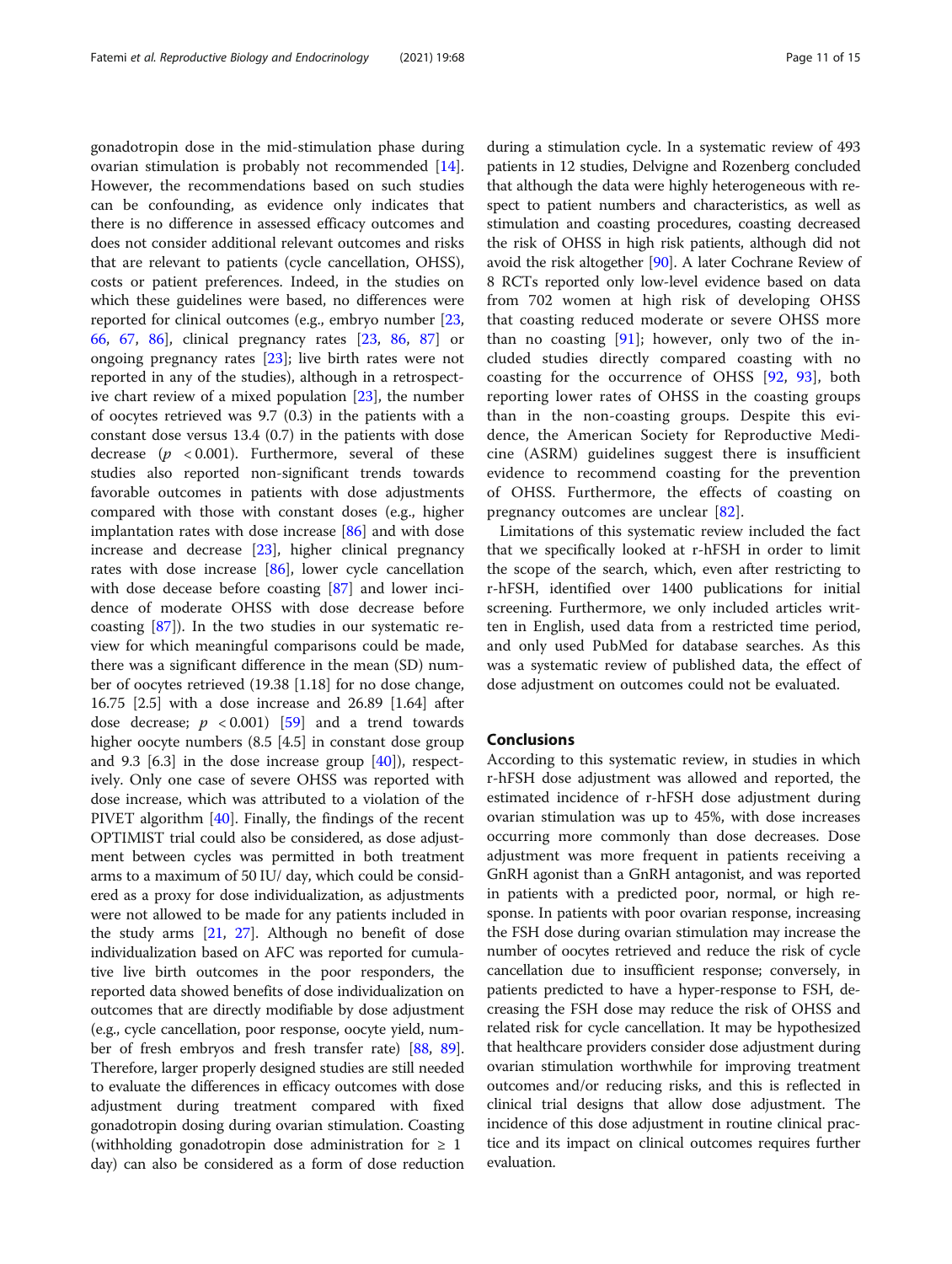#### <span id="page-11-0"></span>Abbreviations

FSH: follicle-stimulating hormone; COS: controlled ovarian stimulation; ART: assisted reproductive technology; r-hFSH: recombinant-human FSH; CI: confidence interval; IVF: in vitro fertilization; GnRH: gonadotropin-releasing hormone; ICSI: intracytoplasmic sperm injection; ESHRE: European Society of Human Reproduction and Embryology; POR: poor ovarian response; OHSS: over hyperstimulation syndrome; AMH: anti-Müllerian hormone; AFC: antral follicle count; OI: ovulation induction; PCOS: polycystic ovary syndrome; SD: standard deviation; BMI: body mass index; ASRM: American Society of Reproductive Medicine

### Supplementary Information

The online version contains supplementary material available at [https://doi.](https://doi.org/10.1186/s12958-021-00744-x) [org/10.1186/s12958-021-00744-x](https://doi.org/10.1186/s12958-021-00744-x).

#### Additional file 1.

#### Acknowledgements

The authors would like to thank Alexander Jones of inScience Communications, Springer Healthcare Ltd., UK, for support in developing and conducting the systematic review, as well as medical writing support. The authors would also like to thank Helen Brereton and Steven Goodrick of inScience Communications, Springer Healthcare Ltd., UK, for medical writing support in the preparation of this manuscript. This support was funded by Merck KGaA, Darmstadt, Germany.

#### Data availability statement

Any requests for data by qualified scientific and medical researchers for legitimate research purposes will be subject to Merck KGaA's Data Sharing Policy. All requests should be submitted in writing to Merck KGaA's data sharing portal [https://www.merckgroup.com/en/research/our-approach-to](https://www.merckgroup.com/en/research/our-approach-to-research-and-development/healthcare/clinical-trials/commitment-responsible-data-sharing.html)[research-and-development/healthcare/clinical-trials/commitment-responsible](https://www.merckgroup.com/en/research/our-approach-to-research-and-development/healthcare/clinical-trials/commitment-responsible-data-sharing.html)[data-sharing.html](https://www.merckgroup.com/en/research/our-approach-to-research-and-development/healthcare/clinical-trials/commitment-responsible-data-sharing.html). When Merck KGaA has a co-research, co-development, or co-marketing or co-promotion agreement, or when the product has been out-licensed, the responsibility for disclosure might be dependent on the agreement between parties. Under these circumstances, Merck KGaA will endeavour to gain agreement to share data in response to requests.

#### Authors' contributions

All authors contributed to the conception and design of the analysis, as well as interpretation of data and critical review of this manuscript. All authors approved the manuscript for submission to the journal.

#### Funding

This study was funded by Merck KGaA, Darmstadt, Germany.

#### Availability of data and materials

All data analysed during this study are included in this published article and its supplementary information files.

#### **Declarations**

Ethics approval and consent to participate Not applicable.

#### Consent for publication

Not applicable.

#### Competing interests

HR received speaker fees/honoraria/grants from MSD, Ferring, Besin, Merck KGaA (Darmstadt, Germany) and Sun Pharma; WB is an employee of Merck Serono GmbH, Darmstadt, Germany, an affiliate of Merck KGaA, Darmstadt, Germany; DD is an employee of EMD Serono Research & Development Institute, Rockland, MA, USA, a business of Merck KGaA, Darmstadt, Germany; GG reports honoraria and/or non-financial support from ObsEva, Merck KGaA (Darmstadt, Germany), MSD, Ferring, Abbott, Gedeon-Richter, Theramex, Guerbet, Finox, Glycotope and ReprodWissen GmbH; ALM received research grants and speaker fees from Merck KGaA (Darmstadt, Germany), Ferring, MSD, IBSA, Gedeon Richter, TEVA, Beckman Coulter; SL and TDH are

employees of Merck KGaA, Darmstadt, Germany; MM is an employee of EMD Serono Inc., Rockland, MA, USA, an affiliate of Merck KGaA, Darmstadt, Germany; XY is an employee of EMD Serono Research & Development Institute, Billerica, MA, USA, a business of Merck KGaA, Darmstadt, Germany.

#### Author details

<sup>1</sup> ART Fertility Clinics, Abu Dhabi & Dubai and Muscat Royal Marina Village, Abu Dhabi, United Arab Emirates. <sup>2</sup>Medical Affairs Fertility, Endocrinology & General Medicine, Merck Serono GmbH (an affiliate of Merck KGaA, Darmstadt, Germany), Darmstadt, Germany. <sup>3</sup>Global Clinical Development, EMD Serono Research and Development Institute, Inc (an affiliate of Merck KGaA, Darmstadt, Germany), Billerica, MA, USA. <sup>4</sup>Department of Gynecological Endocrinology and Reproductive Medicine, University Hospital Schleswig-Holstein, Lübeck, Germany. <sup>5</sup>Dipartimento di Scienze Mediche e Chirurgiche Materno-Infantili e dell'Adulto, University of Modena and Reggio Emilia and Clinica Eugin Modena, Modena, Italy. <sup>6</sup>Global Clinical Development, Merck Serono S.p.A (an affiliate of Merck KGaA, Darmstadt, Germany), 00176 Rome, Italy. <sup>7</sup>Medical Affairs - Endocrinology/Reproductive Health, EMD Serono, Inc (an affiliate of Merck KGaA, Darmstadt, Germany), Rockland, MA, USA. <sup>8</sup>Research & Development, EMD Serono, Inc (an affiliate of Merck KGaA, Darmstadt, Germany), Billerica, MA, USA. <sup>9</sup>Global Medical Affairs Fertility, Merck KGaA, Darmstadt, Germany. <sup>10</sup>Department of Development & Regeneration, University of Leuven (KU Leuven), Leuven, Belgium. 11Department of Obstetrics Gynecology, Yale University, New Haven, CT, USA.

### Received: 30 July 2020 Accepted: 13 April 2021 Published online: 11 May 2021

#### References

- Ruiz-Alonso M, Galindo N, Pellicer A, Simon C. What a difference two days make: "personalized" embryo transfer (pET) paradigm: a case report and pilot study. Hum Reprod. 2014;29(6):1244–7.
- 2. Lawrenz B, Samir S, Garrido N, Melado L, Engelmann N, Fatemi HM. Luteal Coasting and Individualization of Human Chorionic Gonadotropin Dose after Gonadotropin-Releasing Hormone Agonist Triggering for Final Oocyte Maturation-A Retrospective Proof-of-Concept Study. Front Endocrinol (Lausanne). 2018;9:33.
- 3. Mol BW, Bossuyt PM, Sunkara SK, Garcia Velasco JA, Venetis C, Sakkas D, et al. Personalized ovarian stimulation for assisted reproductive technology: study design considerations to move from hype to added value for patients. Fertil Steril. 2018;109(6):968–79. [https://doi.org/10.1016/j.fertnstert.2](https://doi.org/10.1016/j.fertnstert.2018.04.037) [018.04.037](https://doi.org/10.1016/j.fertnstert.2018.04.037).
- 4. Lunenfeld B, Bilger W, Longobardi S, Alam V, D'Hooghe T, Sunkara SK. The Development of Gonadotropins for Clinical Use in the Treatment of Infertility. Front Endocrinol (Lausanne). 2019;10:429.
- 5. EMA. Puregon: Sumamry of product characteristics. 2021.
- 6. EMA. Gonal-f: summary of product characteristics. 2020.
- 7. Alviggi C, Humaidan P, Ezcurra D. Hormonal, functional and genetic biomarkers in controlled ovarian stimulation: tools for matching patients and protocols. Reprod Biol Endocrinol. 2012;10(1):9. [https://doi.org/10.11](https://doi.org/10.1186/1477-7827-10-9) [86/1477-7827-10-9.](https://doi.org/10.1186/1477-7827-10-9)
- 8. Lensen SF, Wilkinson J, Leijdekkers JA, La Marca A, Mol BWJ, Marjoribanks J, et al. Individualised gonadotropin dose selection using markers of ovarian reserve for women undergoing in vitro fertilisation plus intracytoplasmic sperm injection (IVF/ICSI). Cochrane Database Syst Rev. 2018;2(2):Cd012693.
- 9. Nyboe Andersen A, Nelson SM, Fauser BC, Garcia-Velasco JA, Klein BM, Arce JC. Individualized versus conventional ovarian stimulation for in vitro fertilization: a multicenter, randomized, controlled, assessor-blinded, phase 3 noninferiority trial. Fertility Sterility. 2017;107(2):387–96 e4.
- 10. Nelson SM. Biomarkers of ovarian response: current and future applications. Fertil Steril. 2013;99(4):963–9. <https://doi.org/10.1016/j.fertnstert.2012.11.051>.
- 11. Sighinolfi G, Grisendi V, La Marca A. How to personalize ovarian stimulation in clinical practice. J Turk Ger Gynecol Assoc. 2017;18(3):148–53. [https://doi.](https://doi.org/10.4274/jtgga.2017.0058) [org/10.4274/jtgga.2017.0058](https://doi.org/10.4274/jtgga.2017.0058).
- 12. Alviggi C, Conforti A, Esteves SC, Vallone R, Venturella R, Staiano S, et al. Understanding Ovarian Hypo-Response to Exogenous Gonadotropin in Ovarian Stimulation and Its New Proposed Marker-The Follicle-To-Oocyte (FOI) Index. Front Endocrinol (Lausanne). 2018;9:589.
- 13. Lunenfeld B, Bilger W, Longobardi S, Kirsten J, D'Hooghe T, Sunkara SK. Decision points for individualized hormonal stimulation with recombinant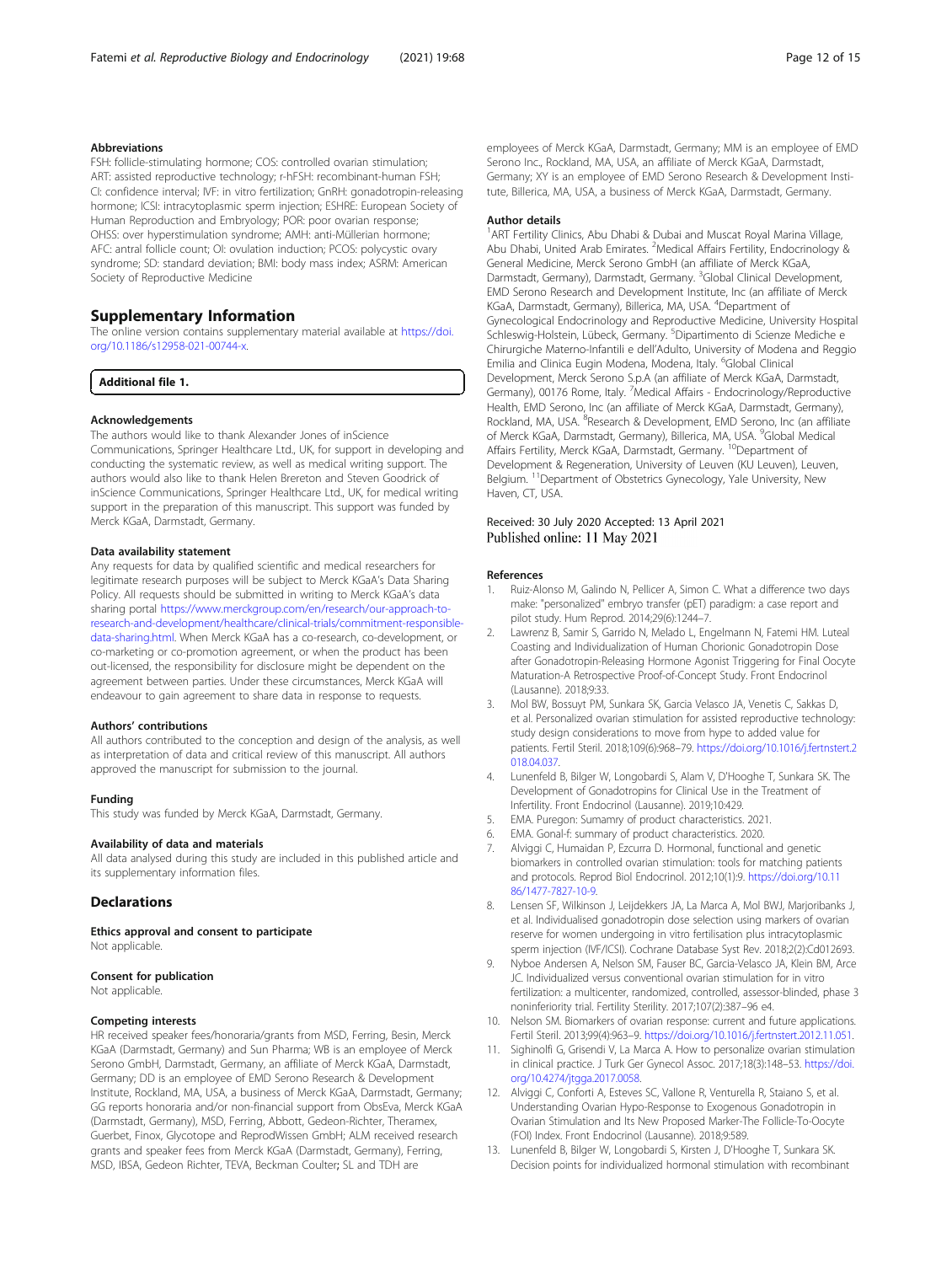<span id="page-12-0"></span>gonadotropins for treatment of women with infertility. Gynecol Endocrinol. 2019;35(12):1027–36. [https://doi.org/10.1080/09513590.2019.1650345.](https://doi.org/10.1080/09513590.2019.1650345)

- 14. Bosch E, Broer S, Griesinger G, Grynberg M, Humaidan P, Kolibianakis E, et al. ESHRE guideline: ovarian stimulation for IVF/ICSI. Hum Reprod Open. 2020; 2020(2):hoaa009.
- 15. La Marca A, Sighinolfi G, Radi D, Argento C, Baraldi E, Artenisio AC, et al. Anti-Mullerian hormone (AMH) as a predictive marker in assisted reproductive technology (ART). Hum Reprod Update. 2010;16(2):113–30. [https://doi.org/10.1093/humupd/dmp036.](https://doi.org/10.1093/humupd/dmp036)
- 16. Nelson SM, Yates RW, Fleming R. Serum anti-Mullerian hormone and FSH: prediction of live birth and extremes of response in stimulated cycles-implications for individualization of therapy. Hum Reprod. 2007;22(9):2414–21.
- 17. Sadeghi MR. How can personalized medicine improve assisted reproduction technology outcomes? J Reprod Infertil. 2017;18(3):265–6.
- 18. La Marca A, Papaleo E, Grisendi V, Argento C, Giulini S, Volpe A. Development of a nomogram based on markers of ovarian reserve for the individualisation of the follicle-stimulating hormone starting dose in in vitro fertilisation cycles. Bjog. 2012;119(10):1171–9. [https://doi.org/10.1111/j.1471-](https://doi.org/10.1111/j.1471-0528.2012.03412.x) [0528.2012.03412.x.](https://doi.org/10.1111/j.1471-0528.2012.03412.x)
- 19. Rose TH, Roshammar D, Erichsen L, Grundemar L, Ottesen JT. Characterisation of population pharmacokinetics and endogenous folliclestimulating hormone (FSH) levels after multiple dosing of a recombinant human FSH (FE 999049) in healthy women. Drugs R D. 2016;16(2):165–72. [https://doi.org/10.1007/s40268-016-0126-z.](https://doi.org/10.1007/s40268-016-0126-z)
- 20. Humaidan P, Alviggi C, Fischer R, Esteves SC. The novel POSEIDON stratification of 'Low prognosis patients in Assisted Reproductive Technology' and its proposed marker of successful outcome. F1000Res. 2016;5:2911.
- 21. van Tilborg TC, Oudshoorn SC, Eijkemans MJC, Mochtar MH, van Golde RJT, Hoek A, et al. Individualized FSH dosing based on ovarian reserve testing in women starting IVF/ICSI: a multicentre trial and cost-effectiveness analysis. Hum Reprod. 2017;32(12):2485–95.
- 22. Kovacs P, Sajgo A, Kaali SG, Pal L. Detrimental effects of high-dose gonadotropin on outcome of IVF: making a case for gentle ovarian stimulation strategies. Reprod Sci. 2012;19(7):718–24. [https://doi.org/10.11](https://doi.org/10.1177/1933719111432859) [77/1933719111432859.](https://doi.org/10.1177/1933719111432859)
- 23. Martin JR, Mahutte NG, Arici A, Sakkas D. Impact of duration and dose of gonadotrophins on IVF outcomes. Reprod Biomed Online. 2006;13(5):645– 50. [https://doi.org/10.1016/S1472-6483\(10\)60654-2.](https://doi.org/10.1016/S1472-6483(10)60654-2)
- 24. Lekamge DN, Lane M, Gilchrist RB, Tremellen KP. Increased gonadotrophin stimulation does not improve IVF outcomes in patients with predicted poor ovarian reserve. J Assist Reprod Genet. 2008;25(11–12):515–21. [https://doi.](https://doi.org/10.1007/s10815-008-9266-6) [org/10.1007/s10815-008-9266-6](https://doi.org/10.1007/s10815-008-9266-6).
- 25. Pal L, Jindal S, Witt BR, Santoro N. Less is more: increased gonadotropin use for ovarian stimulation adversely influences clinical pregnancy and live birth after in vitro fertilization. Fertil Steril. 2008;89(6):1694–701. [https://doi.org/1](https://doi.org/10.1016/j.fertnstert.2007.05.055) [0.1016/j.fertnstert.2007.05.055.](https://doi.org/10.1016/j.fertnstert.2007.05.055)
- 26. Humaidan P, Nelson SM, Devroey P, Coddington CC, Schwartz LB, Gordon K, et al. Ovarian hyperstimulation syndrome: review and new classification criteria for reporting in clinical trials. Hum Reprod. 2016; 31(9):1997–2004.
- 27. Oudshoorn SC, van Tilborg TC, Eijkemans MJC, Oosterhuis GJE, Friederich J, van Hooff MHA, et al. Individualized versus standard FSH dosing in women starting IVF/ICSI: an RCT. Part 2: The predicted hyper responder. Hum Reprod. 2017;32(12):2506–14.
- 28. Broekmans FJ. Individualization of FSH Doses in Assisted Reproduction: Facts and Fiction. Front Endocrinol (Lausanne). 2019;10:181.
- 29. Mahony MH, B. Richter, K. D'Hooghe, T. Abstracts of the 34th Annual Meeting of the European Society of Human Reproduction and Embryology (P<sup>-659</sup>); Occurrence and characteristics of recombinant human folliclestimulating hormone (r-hFSH) dose adjustments during ovarian stimulation in a real-world US database study of 33,962 IVF patient cycles. Hum Reprod. 2018;33(suppl\_1):i444.
- 30. FDA. Highlights of prescribing information for Gonal-f RFF Redi-ject (follitropin alfa injection) 2013 [Available from: [https://www.accessdata.fda.](https://www.accessdata.fda.gov/drugsatfda_docs/label/2013/021684s036lbl.pdf) [gov/drugsatfda\\_docs/label/2013/021684s036lbl.pdf.](https://www.accessdata.fda.gov/drugsatfda_docs/label/2013/021684s036lbl.pdf)
- 31. FDA. Highlights of prescribing information for Follistrim AQ Cartridge (follitropin beta injection) 2004 [Available from: [https://www.accessdata.fda.](https://www.accessdata.fda.gov/drugsatfda_docs/label/2011/021211s011lbl.pdf) [gov/drugsatfda\\_docs/label/2011/021211s011lbl.pdf.](https://www.accessdata.fda.gov/drugsatfda_docs/label/2011/021211s011lbl.pdf)
- 32. Ledger WL, Fauser BC, Devroey P, Zandvliet AS, Mannaerts BM. Corifollitropin alfa doses based on body weight: clinical overview of drug

exposure and ovarian response. Reprod Biomed Online. 2011;23(2):150–9. <https://doi.org/10.1016/j.rbmo.2011.04.002>.

- 33. Abbotts C, Salgado-Braga C, Audibert-Gros C. A redesigned follitropin alfa pen injector for infertility: results of a market research study. Patient Prefer Adherence. 2011;5:315–31. <https://doi.org/10.2147/PPA.S21421>.
- 34. Jeannerot F, Cusin A, Schertz J. Dose accuracy of the redesigned follitropin alfa pen injector for infertility treatment. Expert Opin Drug Deliv. 2016; 13(12):1661–9. [https://doi.org/10.1080/17425247.2017.1237940.](https://doi.org/10.1080/17425247.2017.1237940)
- 35. Jeannerot F, Stüdeli T, Gunther-LaVergne L, Hirning D, Schertz J. Usability engineering study in the European Union of a redesigned follitropin alfa pen injector for infertility treatment. Expert Opin Drug Deliv. 2016;13(9): 1221–9. <https://doi.org/10.1080/17425247.2016.1203899>.
- 36. Longobardi S, Seidler A, Martins J, Beckers F, MacGillivray W, D'Hooghe T. An evaluation of the use and handling errors of currently available recombinant human follicle-stimulating hormone pen injectors by women with infertility and fertility nurses. Expert Opin Drug Deliv. 2019;16(9):1003– 14. <https://doi.org/10.1080/17425247.2019.1651290>.
- 37. Schertz J, Worton H. Patient evaluation of the redesigned follitropin alfa pen injector. Expert Opin Drug Deliv. 2017;14(4):473–81. [https://doi.org/10.1](https://doi.org/10.1080/17425247.2017.1289174) [080/17425247.2017.1289174.](https://doi.org/10.1080/17425247.2017.1289174)
- 38. Schertz J, Worton H. Nurse evaluation of the redesigned fertility pen injector: a questionnaire-based observational survey. Expert Opin Drug Deliv. 2018;15(5):435–42. [https://doi.org/10.1080/17425247.2018.1450386.](https://doi.org/10.1080/17425247.2018.1450386)
- 39. Olivennes F, Trew G, Borini A, Broekmans F, Arriagada P, Warne DW, et al. Randomized, controlled, open-label, non-inferiority study of the CONSORT algorithm for individualized dosing of follitropin alfa. Reprod Biomed Online. 2015;30(3):248–57. <https://doi.org/10.1016/j.rbmo.2014.11.013>.
- 40. Yovich J, Stanger J, Hinchliffe P. Targeted gonadotrophin stimulation using the PIVET algorithm markedly reduces the risk of OHSS. Reprod Biomed Online. 2012;24(3):281–92. <https://doi.org/10.1016/j.rbmo.2011.11.014>.
- 41. Yovich JL, Alsbjerg B, Conceicao JL, Hinchliffe PM, Keane KN. PIVET rFSH dosing algorithms for individualized controlled ovarian stimulation enables optimized pregnancy productivity rates and avoidance of ovarian hyperstimulation syndrome. Drug Des Devel Ther. 2016;10:2561–73. [https://](https://doi.org/10.2147/DDDT.S104104) [doi.org/10.2147/DDDT.S104104](https://doi.org/10.2147/DDDT.S104104).
- 42. Drakopoulos P, Blockeel C, Stoop D, Camus M, de Vos M, Tournaye H, et al. Conventional ovarian stimulation and single embryo transfer for IVF/ICSI. How many oocytes do we need to maximize cumulative live birth rates after utilization of all fresh and frozen embryos? Hum Reprod. 2016;31(2): 370–6.
- 43. Malchau SS, Henningsen AA, Forman J, Loft A, Nyboe Andersen A, Pinborg A. Cumulative live birth rate prognosis based on the number of aspirated oocytes in previous ART cycles. Hum Reprod. 2019;34(1):171–80.
- 44. Polyzos NP, Sunkara SK. Sub-optimal responders following controlled ovarian stimulation: an overlooked group? Hum Reprod. 2015;30(9):2005–8.
- 45. Delvigne A, Rozenberg S. Epidemiology and prevention of ovarian hyperstimulation syndrome (OHSS): a review. Hum Reprod Update. 2002; 8(6):559–77. <https://doi.org/10.1093/humupd/8.6.559>.
- 46. Gera PS, Tatpati LL, Allemand MC, Wentworth MA, Coddington CC. Ovarian hyperstimulation syndrome: steps to maximize success and minimize effect for assisted reproductive outcome. Fertil Steril. 2010;94(1):173–8. [https://doi.](https://doi.org/10.1016/j.fertnstert.2009.02.049) [org/10.1016/j.fertnstert.2009.02.049.](https://doi.org/10.1016/j.fertnstert.2009.02.049)
- 47. Grant MJ, Booth A. A typology of reviews: an analysis of 14 review types and associated methodologies. Health Info Libr J. 2009;26(2):91–108. [https://](https://doi.org/10.1111/j.1471-1842.2009.00848.x) [doi.org/10.1111/j.1471-1842.2009.00848.x.](https://doi.org/10.1111/j.1471-1842.2009.00848.x)
- 48. Allegra A, Marino A, Volpes A, Coffaro F, Scaglione P, Gullo S, et al. A randomized controlled trial investigating the use of a predictive nomogram for the selection of the FSH starting dose in IVF/ICSI cycles. Reprod Biomed Online. 2017;34(4):429–38. <https://doi.org/10.1016/j.rbmo.2017.01.012>.
- 49. Buhler K, Naether OG, Bilger W. A large, multicentre, observational, postmarketing surveillance study of the 2:1 formulation of follitropin alfa and lutropin alfa in routine clinical practice for assisted reproductive technology. Reprod Biol Endocrinol. 2014;12(1):6. <https://doi.org/10.1186/1477-7827-12-6>.
- 50. Devroey P, Pellicer A, Nyboe Andersen A, Arce JC. Menopur in Gn RHACwSETTG. A randomized assessor-blind trial comparing highly purified hMG and recombinant FSH in a GnRH antagonist cycle with compulsory single-blastocyst transfer. Fertil Steril. 2012;97(3):561–71. [https://doi.org/10.1](https://doi.org/10.1016/j.fertnstert.2011.12.016) [016/j.fertnstert.2011.12.016](https://doi.org/10.1016/j.fertnstert.2011.12.016).
- 51. Durnerin CI, Erb K, Fleming R, Hillier H, Hillier SG, Howles CM, et al. Effects of recombinant LH treatment on folliculogenesis and responsiveness to FSH stimulation. Hum Reprod. 2008;23(2):421–6.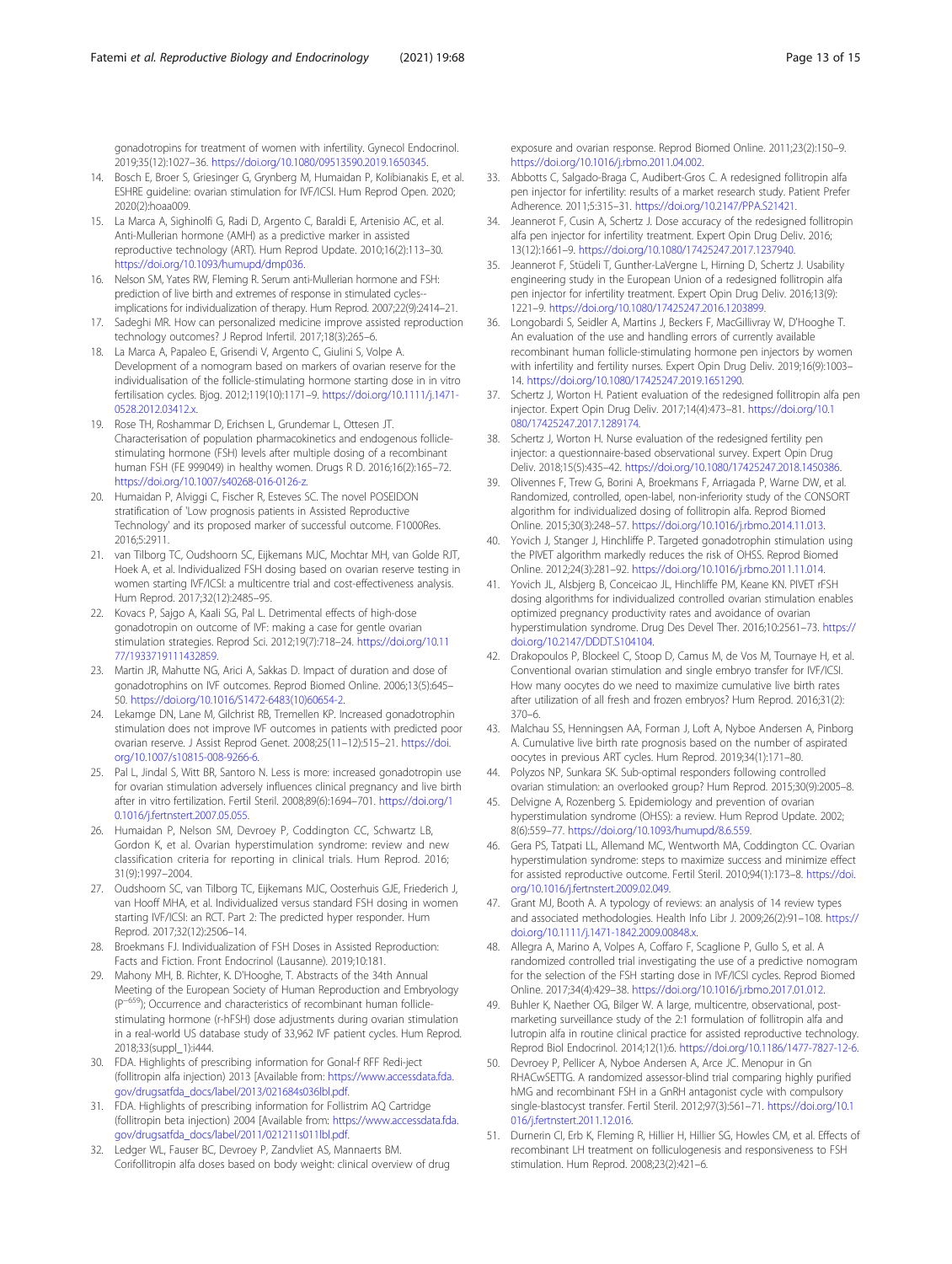- <span id="page-13-0"></span>52. Espinós JJ, Polo A, Sanchez-Hernandez J, Bordas R, Pares P, Martinez O, et al. Weight decrease improves live birth rates in obese women undergoing IVF: a pilot study. Reprod Biomed Online. 2017;35(4):417–24. [https://doi.org/10.1](https://doi.org/10.1016/j.rbmo.2017.06.019) 016/i.rbmo.2017.06.019.
- 53. Esteves SC, Schertz JC, Verza S Jr, Schneider DT, Zabaglia SF. A comparison of menotropin, highly-purified menotropin and follitropin alfa in cycles of intracytoplasmic sperm injection. Reprod Biol Endocrinol. 2009;7(1):111. <https://doi.org/10.1186/1477-7827-7-111>.
- 54. Devroey P, Boostanfar R, Koper NP, Mannaerts BM, Ijzerman-Boon PC, Fauser BC. A double-blind, non-inferiority RCT comparing corifollitropin alfa and recombinant FSH during the first seven days of ovarian stimulation using a GnRH antagonist protocol. Hum Reprod. 2009;24(12):3063–72.
- 55. Freiesleben NL, Lossl K, Bogstad J, Bredkjaer HE, Toft B, Loft A, et al. Predictors of ovarian response in intrauterine insemination patients and development of a dosage nomogram. Reprod Biomed Online. 2008;17(5): 632–41. [https://doi.org/10.1016/S1472-6483\(10\)60310-0.](https://doi.org/10.1016/S1472-6483(10)60310-0)
- 56. Kyrou D, Popovic-Todorovic B, Fatemi HM, Bourgain C, Haentjens P, Van Landuyt L, et al. Does the estradiol level on the day of human chorionic gonadotrophin administration have an impact on pregnancy rates in patients treated with rec-FSH/GnRH antagonist? Hum Reprod. 2009;24(11):2902–9.
- 57. Lossl K, Andersen CY, Loft A, Freiesleben NL, Bangsboll S, Andersen AN. Short-term androgen priming by use of aromatase inhibitor and hCG before controlled ovarian stimulation for IVF. A randomized controlled trial. Hum Reprod. 2008;23(8):1820–9.
- 58. Magnusson A, Nilsson L, Olerod G, Thurin-Kjellberg A, Bergh C. The addition of anti-Mullerian hormone in an algorithm for individualized hormone dosage did not improve the prediction of ovarian response-a randomized, controlled trial. Hum Reprod. 2017;32(4):811–9.
- 59. Nakhuda GS, Douglas NC, Thornton MH, Guarnaccia MM, Lobo R, Sauer MV. Anti-Mullerian hormone testing is useful for individualization of stimulation protocols in oocyte donors. Reprod Biomed Online. 2010;20(1):42–7. [https://](https://doi.org/10.1016/j.rbmo.2009.10.009) [doi.org/10.1016/j.rbmo.2009.10.009.](https://doi.org/10.1016/j.rbmo.2009.10.009)
- 60. Nyboe Andersen A, Humaidan P, Fried G, Hausken J, Antila L, Bangsboll S, et al. Recombinant LH supplementation to recombinant FSH during the final days of controlled ovarian stimulation for in vitro fertilization. A multicentre, prospective, randomized, controlled trial. Hum Reprod. 2008; 23(2):427–34.
- 61. Requena A, Landeras JL, Martinez-Navarro L, Calatayud C, Sanchez F, Maldonado V, et al. Could the addition of hp-hMG and GnRH antagonists modulate the response in IVF-ICSI cycles? Hum Fertil (Camb). 2010;13(1):41– 9. [https://doi.org/10.3109/14647270903586356.](https://doi.org/10.3109/14647270903586356)
- 62. Rettenbacher M, Andersen AN, Garcia-Velasco JA, Sator M, Barri P, Lindenberg S, et al. A multi-Centre phase 3 study comparing efficacy and safety of Bemfola((R)) versus Gonal-f((R)) in women undergoing ovarian stimulation for IVF. Reprod Biomed Online. 2015;30(5):504–13. [https://doi.](https://doi.org/10.1016/j.rbmo.2015.01.005) [org/10.1016/j.rbmo.2015.01.005](https://doi.org/10.1016/j.rbmo.2015.01.005).
- 63. Strowitzki T, Kuczynski W, Mueller A, Bias P. Randomized, active-controlled, comparative phase 3 efficacy and safety equivalence trial of Ovaleap(R) (recombinant human follicle-stimulating hormone) in infertile women using assisted reproduction technology (ART). Reprod Biol Endocrinol. 2016;14(1): 1. [https://doi.org/10.1186/s12958-015-0135-8.](https://doi.org/10.1186/s12958-015-0135-8)
- 64. Longobardi S.; D'Hooghe T. Comments on the results of the ESTHER-1 trial (Evidence-based Stimulation Trial with human rFSH in Europe and Rest of world 1). Available at: [https://www.fertstertdialog.com/users/16110-fertility-a](https://www.fertstertdialog.com/users/16110-fertility-and-sterility/posts/12852-23086) [nd-sterility/posts/12852-23086](https://www.fertstertdialog.com/users/16110-fertility-and-sterility/posts/12852-23086). 2017.
- 65. Wilkinson J. Comments on the results of the ESTHER-1 trial (Evidence-based Stimulation Trial with human rFSH in Europe and Rest of world 1). Available at: [https://www.fertstertdialog.com/users/16110-fertility-and-sterility/posts/12](https://www.fertstertdialog.com/users/16110-fertility-and-sterility/posts/12852-23086) [852-23086](https://www.fertstertdialog.com/users/16110-fertility-and-sterility/posts/12852-23086). 2017.
- 66. Cedrin-Durnerin I, Bstandig B, Herve F, Wolf J, Uzan M, Hugues J. A comparative study of high fixed-dose and decremental-dose regimens of gonadotropins in a minidose gonadotropin-releasing hormone agonist flare protocol for poor responders. Fertil Steril. 2000;73(5):1055–6. [https://doi.](https://doi.org/10.1016/S0015-0282(00)00471-4) [org/10.1016/S0015-0282\(00\)00471-4.](https://doi.org/10.1016/S0015-0282(00)00471-4)
- 67. van Hooff MH, Alberda AT, Huisman GJ, Zeilmaker GH, Leerentveld RA. Doubling the human menopausal gonadotrophin dose in the course of an in-vitro fertilization treatment cycle in low responders: a randomized study. Hum Reprod. 1993;8(3):369–73.
- 68. Yovich JL, Hinchliffe PM, Lingam S, Srinivasan S, Keane KN. Adjusting the PIVET rFSH dosing algorithm for the biosimilar Bemfola product. J Fertil In vitro IVF Worldw Reprod Med Genet Stem Cell Biol. 2018;5:3.
- 69. Huirne JA, Homburg R, Lambalk CB. Are GnRH antagonists comparable to agonists for use in IVF? Hum Reprod. 2007;22(11):2805–13.
- 70. Cheung LP, Lam PM, Lok IH, Chiu TT, Yeung SY, Tjer CC, et al. GnRH antagonist versus long GnRH agonist protocol in poor responders undergoing IVF: a randomized controlled trial. Hum Reprod. 2005; 20(3):616–21.
- 71. Gordon K, Hodgen GD. GnRH agonists and antagonists in assisted reproduction. Baillieres Clin Obstet Gynaecol. 1992;6(2):247–65. [https://doi.](https://doi.org/10.1016/S0950-3552(05)80085-9) [org/10.1016/S0950-3552\(05\)80085-9.](https://doi.org/10.1016/S0950-3552(05)80085-9)
- 72. Al-Inany HG, Youssef MA, Aboulghar M, Broekmans F, Sterrenburg M, Smit J, et al. Gonadotrophin-releasing hormone antagonists for assisted reproductive technology. Cochrane Database Syst Rev. 2011;5:CD001750.
- 73. Lambalk CB, Banga FR, Huirne JA, Toftager M, Pinborg A, Homburg R, et al. GnRH antagonist versus long agonist protocols in IVF: a systematic review and meta-analysis accounting for patient type. Hum Reprod Update. 2017; 23(5):560–79. <https://doi.org/10.1093/humupd/dmx017>.
- 74. Xiao JS, Su CM, Zeng XT. Comparisons of GnRH antagonist versus GnRH agonist protocol in supposed normal ovarian responders undergoing IVF: a systematic review and meta-analysis. PLoS One. 2014;9(9):e106854. [https://](https://doi.org/10.1371/journal.pone.0106854) [doi.org/10.1371/journal.pone.0106854.](https://doi.org/10.1371/journal.pone.0106854)
- 75. Pundir J, Sunkara SK, El-Toukhy T, Khalaf Y. Meta-analysis of GnRH antagonist protocols: do they reduce the risk of OHSS in PCOS? Reprod Biomed Online. 2012;24(1):6–22. [https://doi.org/10.1016/j.rbmo.2011.09.017.](https://doi.org/10.1016/j.rbmo.2011.09.017)
- 76. Al-Inany HG, Youssef MA, Ayeleke RO, Brown J, Lam WS, Broekmans FJ. Gonadotrophin-releasing hormone antagonists for assisted reproductive technology. Cochrane Database Syst Rev. 2016;4:Cd001750.
- 77. Devroey P, Polyzos NP, Blockeel C. An OHSS-Free Clinic by segmentation of IVF treatment. Hum Reprod. 2011;26(10):2593–7.
- 78. Grisendi V, Mastellari E, La Marca A. Ovarian Reserve Markers to Identify Poor Responders in the Context of Poseidon Classification. Front Endocrinol (Lausanne). 2019;10:281.
- 79. Schneyer AL, Fujiwara T, Fox J, Welt CK, Adams J, Messerlian GM, et al. Dynamic changes in the intrafollicular inhibin/activin/follistatin axis during human follicular development: relationship to circulating hormone concentrations. J Clin Endocrinol Metab. 2000;85(9):3319–30. [https://doi.](https://doi.org/10.1210/jcem.85.9.6767) [org/10.1210/jcem.85.9.6767](https://doi.org/10.1210/jcem.85.9.6767).
- 80. Lawrenz B, Labarta E, Fatemi H, Bosch E. Premature progesterone elevation: targets and rescue strategies. Fertil Steril. 2018;109(4):577–82. [https://doi.](https://doi.org/10.1016/j.fertnstert.2018.02.128) [org/10.1016/j.fertnstert.2018.02.128.](https://doi.org/10.1016/j.fertnstert.2018.02.128)
- 81. Kwan I, Bhattacharya S, Kang A, Woolner A. Monitoring of stimulated cycles in assisted reproduction (IVF and ICSI). Cochrane Database Syst Rev. 2014;8: CD005289.
- 82. Practice Committee of the American Society for Reproductive Medicine. Electronic address Aao, Practice Committee of the American Society for Reproductive M. Prevention and treatment of moderate and severe ovarian hyperstimulation syndrome: a guideline. Fertil Steril. 2016;106(7):1634–47. [https://doi.org/10.1016/j.fertnstert.2016.08.048.](https://doi.org/10.1016/j.fertnstert.2016.08.048)
- 83. Golan A, Herman A, Soffer Y, Bukovsky I, Ron-El R. Ultrasonic control without hormone determination for ovulation induction in in-vitro fertilization/ embryo transfer with gonadotrophin-releasing hormone analogue and human menopausal gonadotrophin. Hum Reprod. 1994;9(9):1631–3.
- Wiser A, Gonen O, Ghetler Y, Shavit T, Berkovitz A, Shulman A. Monitoring stimulated cycles during in vitro fertilization treatment with ultrasound only--preliminary results. Gynecol Endocrinol. 2012;28(6):429–31. [https://doi.](https://doi.org/10.3109/09513590.2011.633666) [org/10.3109/09513590.2011.633666.](https://doi.org/10.3109/09513590.2011.633666)
- 85. Klinkert ER, Broekmans FJ, Looman CW, Habbema JD, te Velde ER. Expected poor responders on the basis of an antral follicle count do not benefit from a higher starting dose of gonadotrophins in IVF treatment: a randomized controlled trial. Hum Reprod, 2005. 20(3):611–5.
- 86. Aboulghar MA, Mansour RT, Serour GI, Al-Inany HG, Amin YM, Aboulghar MM. Increasing the dose of human menopausal gonadotrophins on day of GnRH antagonist administration: randomized controlled trial. Reprod Biomed Online. 2004;8(5):524–7. [https://doi.org/1](https://doi.org/10.1016/S1472-6483(10)61098-X) [0.1016/S1472-6483\(10\)61098-X](https://doi.org/10.1016/S1472-6483(10)61098-X).
- 87. Aboulghar MA, Mansour RT, Serour GI, Rhodes CA, Amin YM. Reduction of human menopausal gonadotropin dose before coasting prevents severe ovarian hyperstimulation syndrome with minimal cycle cancellation. J Assist Reprod Genet. 2000;17(5):298–301. <https://doi.org/10.1023/A:1009470602525>.
- 88. La Marca A, Blockeel C, Bosch E, Fanchin R, Fatemi HM, Fauser BC, et al. Individualized FSH dosing improves safety and reduces iatrogenic poor response while maintaining live-birth rates. Hum Reprod. 2018;33(5):982–3.